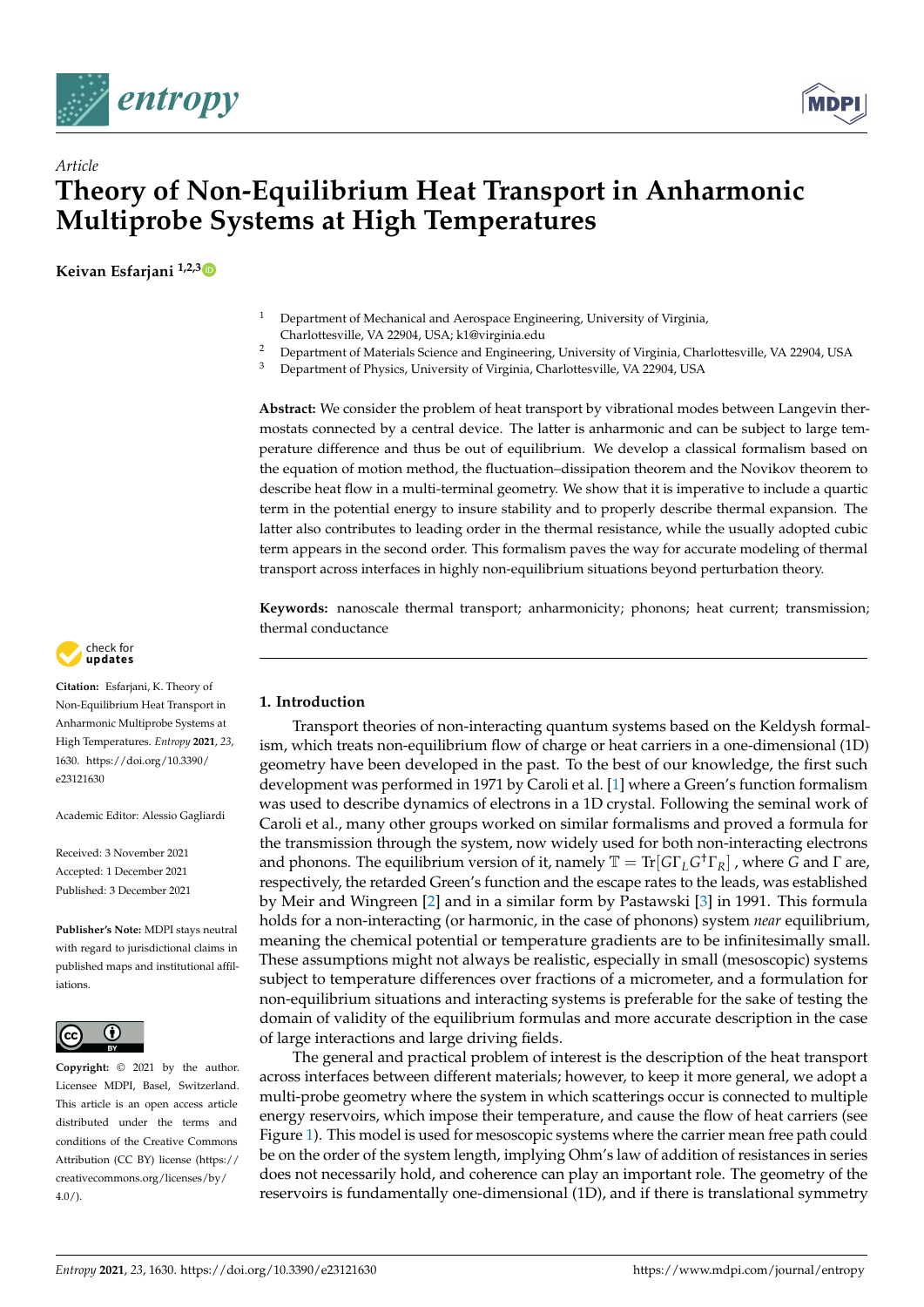perpendicular to the current flow, one can use Bloch's theorem to decouple the 3D system into many non-interacting 1D systems, each labeled by a quantum number, which is the transverse momentum. So in what follows, we assume such decoupling has been performed and we will be dealing with strictly 1D semi-infinite harmonic leads, although the central device is arbitrary in shape and structure and maybe connected to multiple 1D probes, assumed to be Langevin thermostats and assumed to be isothermal.

For simplicity, we will use a *classical* description. A generalization to the quantum case will be inferred at the end. So in our classical treatment, the frequency  $\omega$  is just frequency of vibrational modes and not the energy of phonons. This classical formalism avoids fancier mathematics involving commutation relations, and concepts such as time-ordered or contour-ordered Green's functions. It will only involve "retarded" or causal Green's functions, which help us solve a differential equation in the frequency domain. In the hightemperature limit both theories lead in principle to the same results. To model interfacial thermal resistance, typical considered geometries will be identical to a non-equilibrium molecular dynamics (NEMD) setup where the two ends of the system are attached to two thermostats at different temperatures, and one is interested in measuring the established heat flow as a result of the temperature difference (see Figure [1\)](#page-1-0).

<span id="page-1-0"></span>

**Figure 1.** (**Top**) a general "molecular" multiprobe geometry where the device defined by atoms within the ellipse are connected to 4 reservoirs imposing a temperature or measuring a current. (**Bottom**) the 2-probe geometry. Atoms in each lead are connected to a harmonic thermostat at fixed temperature *T<sup>L</sup>* and *TR*. In the Buttiker probe, also called the self-consistent reservoirs geometry, to measure the "local" temperature, each layer of the central device may also be weakly connected to a fictitious thermostat at a temperature to be (self-consistently) determined so that the net heat flow from that probe to the device is zero.

The non-equilibrium anharmonic phonon problem has been addressed in the past by Mingo [\[4\]](#page-18-3) and separately by Wang [\[5\]](#page-18-4) in 2006. They used the many-body perturbation approach of non-equilibrium quantum systems based on the Keldysh formalism, (also called the Non-Equilbrium Green's Function or NEGF method) and derived a lowestorder approximation for the transmission function. Dai and Tian [\[6\]](#page-18-5) recently implemented this rigorous formulation to calculate the effect of cubic anharmonicity on the phonon transmission function through an ideal interface, applied to Si/Ge and Al/Al with two different masses. A similar model, which explicitly incorporates transverse momentum dependence, was also developed recently by Guo et al. [\[7\]](#page-18-6), based on previous work by Luisier [\[8\]](#page-18-7). Polanco has a recent review of these methods based on NEGF [\[9\]](#page-18-8). These NEGFbased models, although fully quantum mechanical, do not include anharmonicity beyond cubic order nor any thermal expansion effects. Other calculations of the transmission in the non-equilibrium regime [\[10\]](#page-18-9) based on the Green's function method, have been based on the self-consistent reservoirs (also called Buttiker probe method), which was first proposed by Bolsterli et al. in 1970 [\[11\]](#page-18-10). In this method, as shown in Figure [1,](#page-1-0) every layer is connected, with a *very weak* coupling, to a fictitious probe at a given temperature with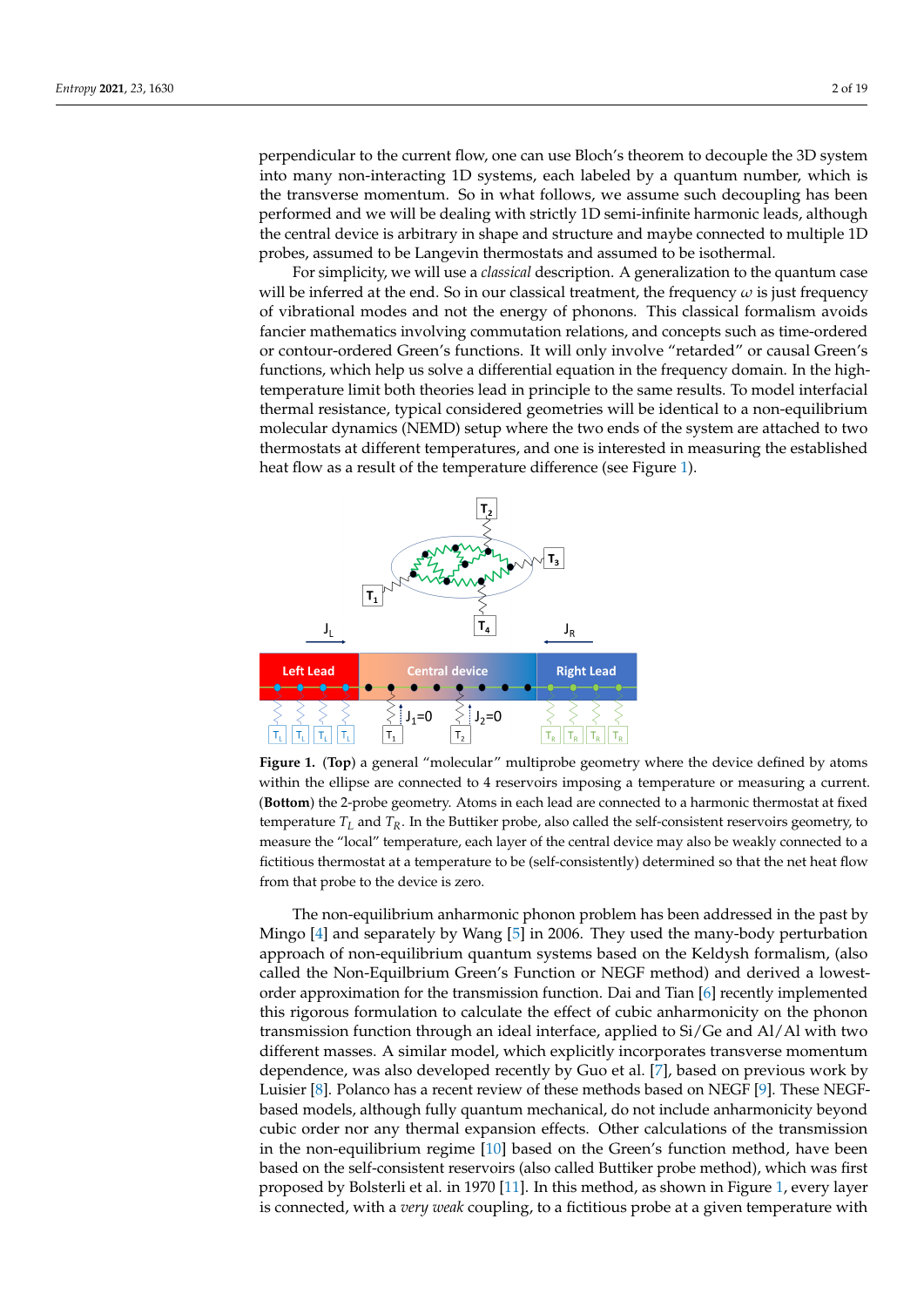which it becomes into equilibrium. The probe temperature, which is also the assigned temperature of that layer, is obtained from the constraint that the net heat current from the system to the added fictitious probe should be zero. Note that the system could be out of equilibrium, so that a temperature is not really well-defined at a given layer. This shortcoming is also present in NEMD simulations where the assigned "temperature" of a layer is just the average kinetic energy of atoms in that layer, although there is no evidence of local thermal equilibrium. So even though non-equilibrium effects are included through this Buttiker probe method, it does not include anharmonicity. We should mention at this point that there is numerical evidence of absence of equipartition in the vibrational modes near the interface [\[12](#page-18-11)[,13\]](#page-18-12), implying that a definition of local temperature is not really justified near an interface. In another work, based on the MD simulation, which fully includes anharmonicity, Saaskilahti et al. [\[14\]](#page-18-13) extended the harmonic formulation of the transmission function based on the actual MD trajectories by Chalopin et al. [\[15,](#page-18-14)[16\]](#page-18-15), to include anharmonic corrections. In the actual calculation, arguing that the anharmonic part of the current is usually small, they only used its harmonic formula but with velocities and positions coming from the full anharmonic atomic trajectories, in order to deduce the interfacial thermal conductance. The advantage of this approach over NEMD is that the heat current and thermal conductance can be decomposed in the frequency domain. Approaches based on MD trajectories, while including full anharmonicity, suffer from noise and would require a large number of simulations in order to perform proper ensemble averaging, whereas many-body approaches might be inaccurate if a perturbative expansion in powers of anharmonicity is used, but otherwise do not suffer from noise and treat ensemble averaging analytically. In this work, we try to overcome these limitations by adopting a non-perturbative many-body approach by fully including in the current the effect of anharmonic terms introduced in the Hamiltonian, without using Buttiker probes. Furthermore, using a classical method to derive an expression for the heat current, we argue that to leading order, it is necessary to include quartic terms in the Hamiltonian, in order to properly describe both the thermal expansion and the dominant temperature dependence effect in the heat current.

#### **2. Dynamics**

We start by defining our model and the assumptions. A multiprobe geometry is assumed as shown in Figure [1](#page-1-0) in which a central region, also called the "device" is connected to many semi-infinite one-dimensional (1D) leads, playing the role of thermostats imposing a temperature at the boundaries of the system. We will not be concerned with temperature drops in the thermostats, which are assumed to be harmonic and follow Langevin dynamics. If needed, parts of the leads can be incorporated in the device region to illustrate the temperature drops near the interface. The device (*D*) Hamiltonian is a fourth-degree polynomial in powers of atomic displacements, and it is harmonically coupled to the lead *α* is represented by Equation [\(2\)](#page-2-0):

$$
H_D = \sum_{i \in D} \frac{p_i^2}{2m_i} + \sum_{ij \in D} \frac{1}{2!} \phi_{ij} u_i u_j + \sum_{ijk \in D} \frac{1}{3!} \psi_{ijk} u_i u_j u_k + \dots
$$
 (1)

$$
H_{\alpha,D} = \sum_{i \in D} \sum_{l \in \alpha} W_{\alpha,il} u_i u_l \tag{2}
$$

The dynamical variable  $u_i(t)$  refers to the displacement of atom *i* about the zero-temperature equilibrium position (the force on atom is zero for  $u = 0$ ). The leads labeled by  $\alpha$  are semiinfinite harmonic chains. After the standard change of variables to  $x_i(t) = \sqrt{m_i}u_i(t)$ , and to

<span id="page-2-0"></span>
$$
\Phi_{ij} = \frac{\phi_{ij}}{\sqrt{m_i m_j}} = \frac{1}{\sqrt{m_i m_j}} \frac{\partial^2 H_D}{\partial u_i \partial u_j} (u = 0)
$$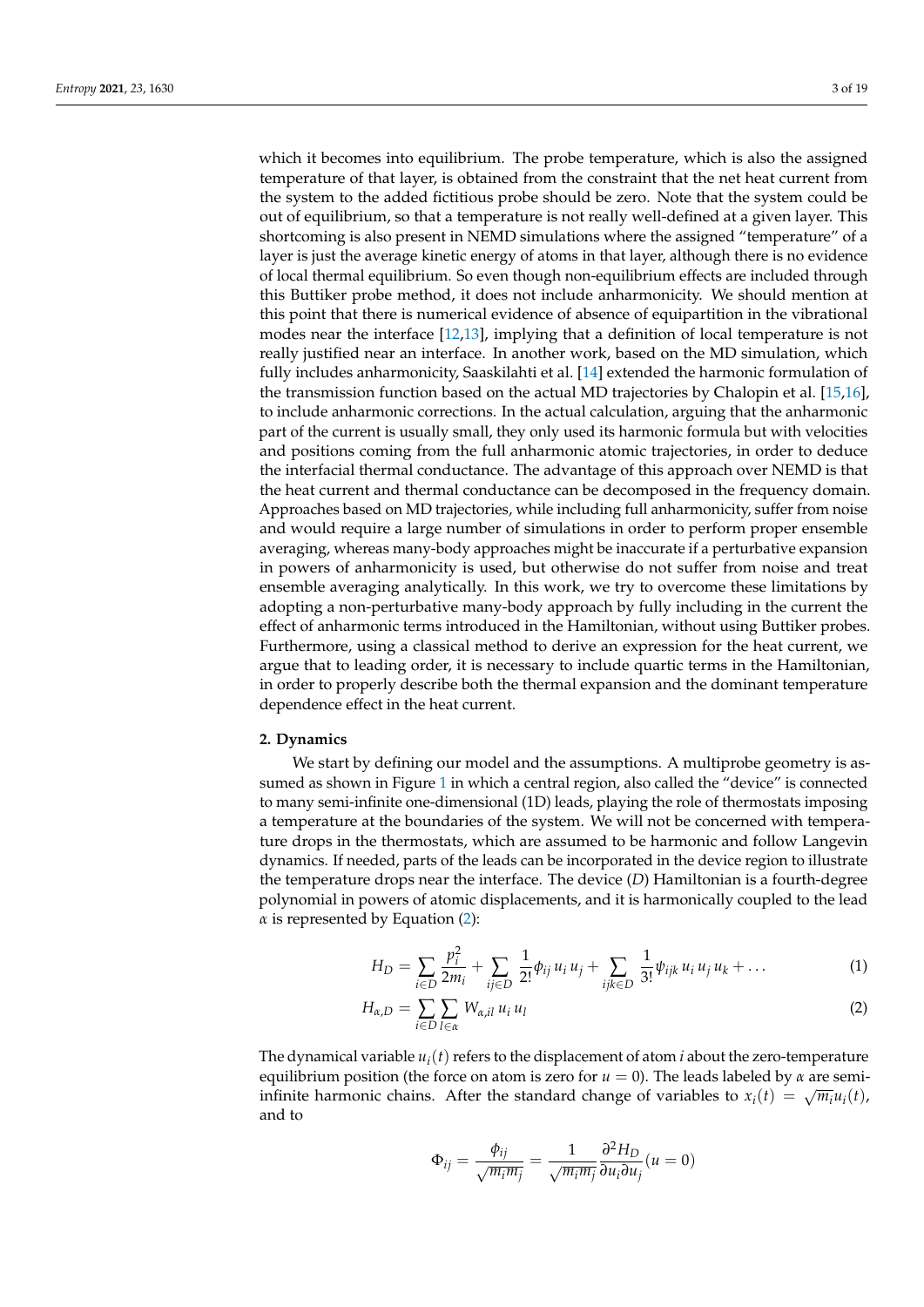$V_{\alpha,il} = W_{\alpha,il}/\sqrt{m_i m_{l\alpha}}$  and  $\Phi_{\alpha, ll'} = \phi_{\alpha, ll'}/m_{l\alpha}$  we arrive at the following equation of motion for atoms in the central region:

<span id="page-3-0"></span>
$$
\frac{d^2x}{dt^2} = -\Phi x - \sum_{\alpha} V_{\alpha} x_{\alpha} + a \tag{3}
$$

Note we have used capitalized Greek letters  $(\Phi, \Psi, \ldots)$  for mass-rescaled force constants, and lower-case Greek letters (*φ*, *ψ*, . . .) for the bare potential energy derivatives. The letter *α* refers to the leads, and the dynamical variable  $x = (x_1, \ldots, x_N)$  can be thought of as an array containing the displacements of all the atoms in the central region (also called device),  $\Phi$  as the force constant matrix between such atoms, and  $V_\alpha$  as the force constant matrix connecting atoms of the lead  $\alpha$  to atoms in the device. Finally,  $a = -1/2\Psi x^2 + \dots$  is the anharmonic part of the force, which, for now, we keep as *a* for brevity. The dynamics of atoms in the lead is of *Langevin* type [\[17\]](#page-18-16), where a set of identical coupled harmonic oscillators are subject to damping  $\gamma_\alpha$  and noise  $\zeta_\alpha$ . The equation of motion for atoms with displacements  $x_\alpha$  is as follows:

<span id="page-3-1"></span>
$$
\frac{d^2x_{\alpha}}{dt^2} = -\Phi_{\alpha}x_{\alpha} - V_{\alpha}^T x - \gamma_{\alpha}\frac{dx_{\alpha}}{dt} + \zeta_{\alpha}
$$
\n(4)

where the superscript *T* stands for transpose. Here again all atomic degrees of freedom are stored in the array  $x_\alpha = (x_{1\alpha}, x_{2\alpha}, \ldots)$ . The force constants  $Phi$  can be thought of as effective FCs at the temperature of interest, so that we do not need to introduce anharmonicity in the leads, which merely play the role of absorbing phonons from the device and reinjecting thermalized phonons into the device. We will proceed by eliminating the lead variables *x<sup>α</sup>* in Equation [\(3\)](#page-3-0) using the Green's function method. To this end, we start by taking the Fourier transform of the above two equations according to:

$$
X(\omega) = \int dt \, x(t) \, e^{i\omega t}; \; x(t) = \int \frac{d\omega}{2\pi} \, X(\omega) \, e^{-i\omega t} \tag{5}
$$

In the frequency domain, the equations of motion [\(3\)](#page-3-0) and [\(4\)](#page-3-1) become:

$$
-\omega^2 X = -\Phi X - \Sigma_\alpha V_\alpha X_\alpha + A \tag{6}
$$

$$
-\omega^2 X_{\alpha} = -\Phi_{\alpha} X_{\alpha} - V_{\alpha}^T X + i\omega \gamma_{\alpha} X_{\alpha} + \zeta_{\alpha}(\omega) \tag{7}
$$

Note that the frequency-domain variables are represented with capitalized letters, and the transient part of the solution will be omitted as we are interested in the steady-state solution. Now that the differential equations are transformed to algebraic ones, one can easily proceed to eliminate the lead degrees of freedom in the main equation of motion by using Green's functions. Let  $g_\alpha(\omega)$  be the retarded (causal) Green's function associated with the lead *α*. The positivity of the damping factor *γ<sup>α</sup>* insures causality. The solution to Equation [\(7\)](#page-3-2) after the transients have decayed to zero, can be written as:

<span id="page-3-4"></span><span id="page-3-3"></span><span id="page-3-2"></span>
$$
X_{\alpha} = g_{\alpha}(\omega) \left( \zeta_{\alpha} - V_{\alpha}^{T} X \right) \tag{8}
$$

where

<span id="page-3-6"></span>
$$
g_{\alpha}^{-1} = [-\omega^2 - i\omega\gamma_{\alpha} + \Phi_{\alpha}]
$$
\n(9)

In Equation [\(6\)](#page-3-3) we need  $-V_{\alpha}X_{\alpha}$ , which we can obtain from Equation [\(8\)](#page-3-4):

<span id="page-3-5"></span>
$$
-V_{\alpha}X_{\alpha}=\eta_{\alpha}+\sigma_{\alpha}X,\qquad\qquad(10)
$$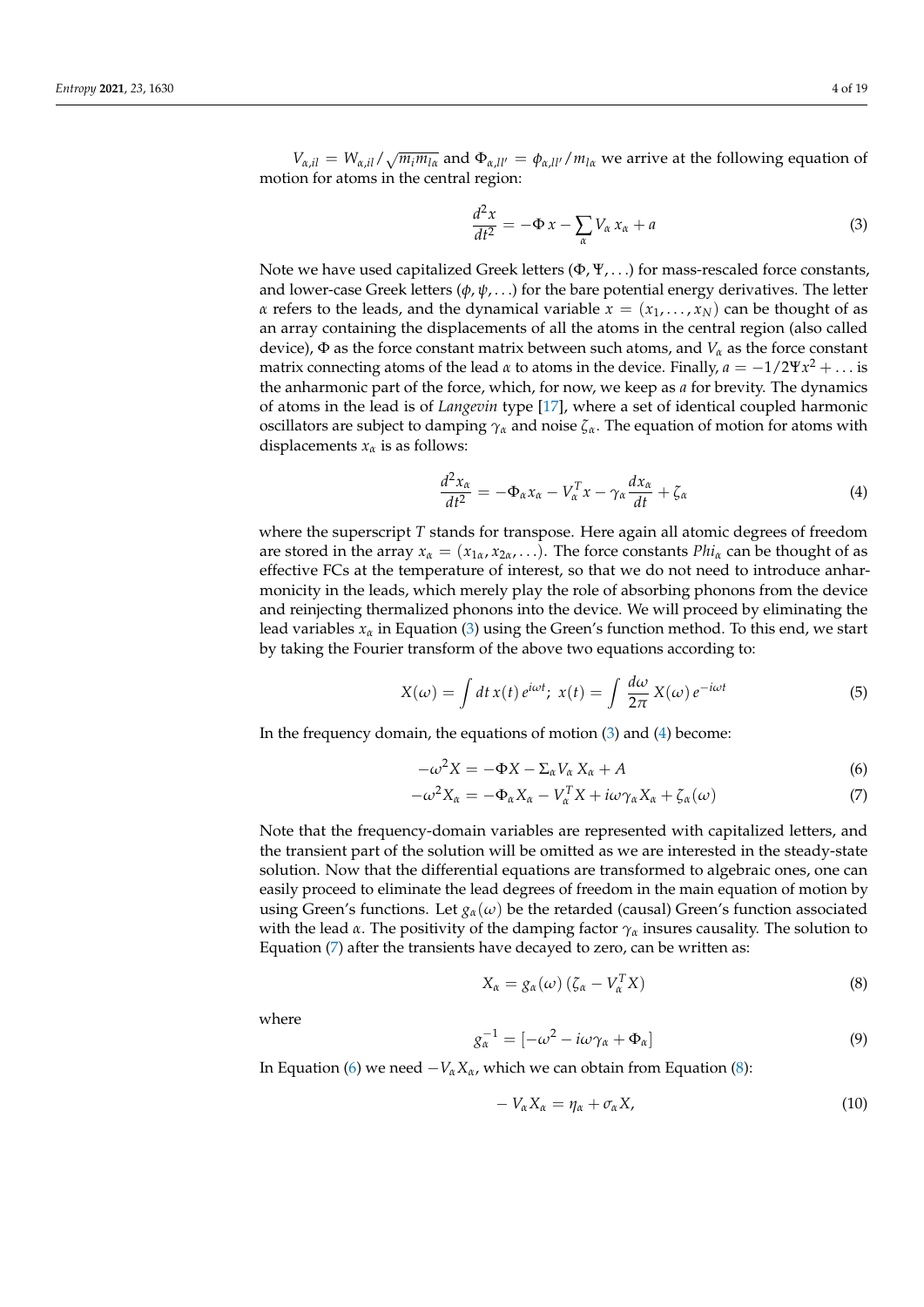Here  $\eta_\alpha(\omega)=-V_\alpha g_\alpha(\omega)\zeta_\alpha(\omega)$ , and  $\sigma_\alpha=V_\alpha g_\alpha V_\alpha^T$ . Likewise, defining the retarded Green's function of the central region as  $G^{-1} = [-\omega^2 + \Phi - \sum_{\alpha} \sigma_{\alpha}(\omega)]$ , we can write the solution to the central region as:

<span id="page-4-0"></span>
$$
X(\omega) = G(\omega) \left[ \sum_{\alpha} \eta_{\alpha}(\omega) + A(\omega) \right]
$$
 (11)

The function  $\sigma_\alpha(\omega) = V_\alpha g_\alpha(\omega) V_\alpha^T$  is traditionally called the self-energy of lead  $\alpha$ , and shows the effect of this lead on the spectrum of the device, which is given by the poles of *G*. Its real part provides a correction to the eigenvalue spectrum  $\omega^2$ , and its imaginary part, divided by 2*ω*, gives the inverse lifetime of an excitation of the central region caused by interactions with the lead. It is the rate at which the excitation leaks into the lead. Omitting the transient contribution of the initial conditions, this is the solution to the equations of motion, which depend on the stochastic functions  $\eta_{\alpha} = -V_{\alpha} g_{\alpha} \zeta_{\alpha}$ .

## **3. Physical Observables**

The equations of motion we derived are deterministic for every realization of the random forces. To simulate the real thermodynamical behavior of the baths, so that a temperature can be assigned to them, one needs to perform an "ensemble" average, denoted by  $\langle \ldots \rangle$  over all realizations of the forces subject to the constraint imposed by the fluctuation–dissipation (FD) theorem [\[17\]](#page-18-16):

<span id="page-4-2"></span>
$$
\langle \zeta_{i,\alpha}(t) \rangle = 0
$$
  

$$
\langle \zeta_{i,\alpha}(t) \zeta_{j,\alpha'}(t') \rangle = 2 \gamma_{\alpha} k_{B} T_{\alpha} \delta(t - t') \delta_{\alpha,\alpha'} \delta_{ij}
$$
 (12)

The noise is white and different sites  $i, j$  of leads  $\alpha, \alpha'$  are uncorrelated with each other. Physical observables are then obtained after an ensemble average is performed over forces. This is where irreversibility is introduced in this deterministic formalism, as a result of which, entropy is generated in the device. The latter can be understood as the log of the distribution function of the device as the random forces are varied within the constraints imposed by the FD theorem.

#### *3.1. Entropy Generation Rate*

An important quantity of interest is the entropy generation rate in the device, which can be expressed as:  $\dot{S} = -\sum_{\alpha} \langle j_{\alpha} \rangle / T_{\alpha}$ . This quantity results from the interaction between the device degrees of freedom and the random noise due to Langevin thermostats. It involves the thermostats temperature and the incoming currents which will be discussed next.

## *3.2. Heat Current*

The main quantity of interest is the heat current. The heat from lead *α* can be defined as the net rate at which energy is flowing into the device from that lead. It is the work performed from lead *α* on the device's degrees of freedom per unit time, which is the product of the velocity degrees of freedom of the device times the force from lead acting on them:  $j_{\alpha}(t) = \text{Tr}[\dot{x}(-V_{\alpha}x_{\alpha})^T]$ , where the trace is taken over the device degrees of freedom. Substituting the expressions for *x* and  $x_\alpha$  from Equations [\(10\)](#page-3-5) and [\(11\)](#page-4-0) we can obtain the final expression of the current in the frequency domain. Since the current depends on the stochastic functions *η*, we will take its ensemble average to find the response of the system to an applied temperature difference. We will start by taking the Fourier transform of  $j_\alpha(t)$ and call it  $J_\alpha(\Omega)$ . Note due to time integration, we must have  $\langle J_\alpha(\Omega = 0) \rangle = \tau \langle j_\alpha \rangle$ , where  $\tau \rightarrow \infty$  is the time integration window. Finally the static DC current is given by:

<span id="page-4-1"></span>
$$
\langle j_{\alpha} \rangle = \int \frac{d\omega}{2\pi\tau} \, \omega \, \text{Tr} \left[ \Im \langle X(\omega) \eta_{\alpha}^{\dagger}(\omega) \rangle - \langle X(\omega) X^{\dagger}(\omega) \rangle \, \Gamma_{\alpha}(\omega) / 2 \right] \tag{13}
$$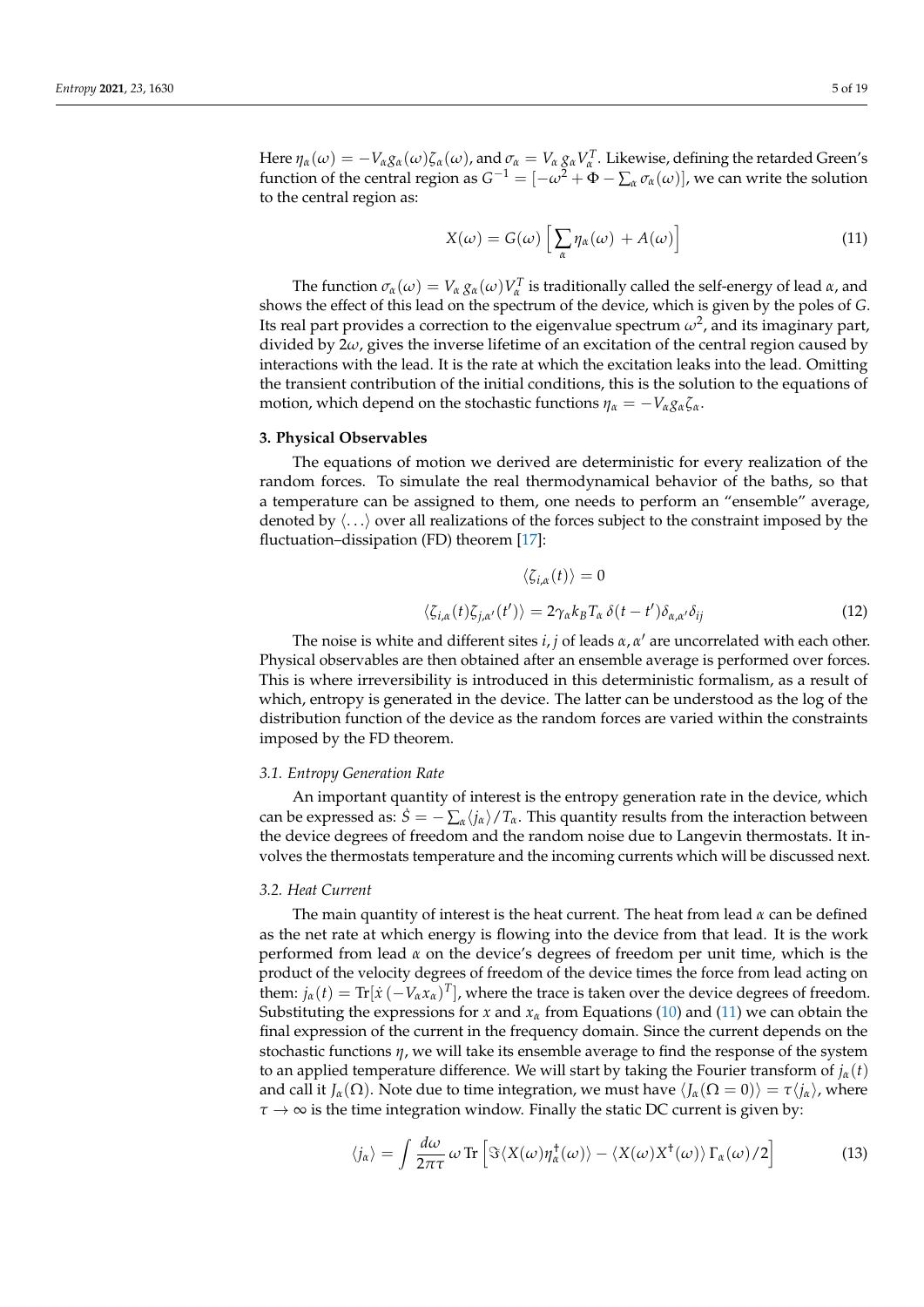where we used the notation  $\Gamma_{\alpha} = -i(\sigma_{\alpha} - \sigma_{\alpha}^{\dagger}) = 2\Im(\sigma_{\alpha})$  for twice the imaginary part of the lead *α* self-energy. The DC response is found by taking the  $\Omega \to 0$  limit. Note that because we are interested in the DC response, only diagonal terms of correlations ( $\Omega = 0$ ) are needed here. Thus the calculation of the heat current is reduced to the calculation of the two correlation functions and the so-called lead self-energy  $\sigma_{\alpha}(\omega)$ , followed by a frequency integration. Note that this current from lead  $\alpha$  is the sum of two terms: the first one, proportional to  $Z_\alpha = \langle X(\omega) \eta_\alpha^{\dagger}(\omega) \rangle$ , is the work per unit time of the stochastic forces on the device, while the second one  $\langle X(\omega) X^{\dagger}(\omega) \rangle \Gamma^{\dagger}_{\alpha}$ , proportional to a displacement autocorrelation, is the work of the lead dampers trying to reabsorb some of the excess energy injected from the device in order to re-establish thermal equilibrium in the lead.

The average denoted by  $\langle \rangle$  is an average over the stochastic forces in the thermostats that have white noise characteristics. When it is performed over the device degrees of freedom, the leads being at different temperatures, it becomes a *non-equilibrium* average and can only be calculated using the equation of motion [\(11\)](#page-4-0) and the statistical properties of the Langevin thermostats, i.e., the fluctuation–dissipation theorem. For anharmonic interactions involving higher powers of displacements in *A*, the calculation of current will lead to a hierarchy of equations, each containing higher powers of displacements, and has so far been computed using different approximations  $[4,5,18]$  $[4,5,18]$  $[4,5,18]$ .

#### **4. Constraints**

Before proceeding to the calculation of the correlation functions, we recall two constraints that the heat current needs to satisfy. The first is the *detailed balance* relation, which states that if all leads are at the same temperature *T*, the net current  $\langle i_{\alpha} \rangle$  should be identically zero for all leads *α*. The second constraint is that of *current conservation*, which in steady state  $\Omega \to 0$ , and under no additional heat generation in the device, reduces to  $\Sigma_{\alpha}$ / $j_{\alpha}$ ) = 0. This is also known as the *Kirchhoff's law* in the context of electrical circuits. Note that AC components of the current need not satisfy this constraint as they reflect the information on transient currents during the relaxation process, and depend on the heat capacity of the system. Any physically correct description of transport should exactly satisfy these two constraints.

#### **5. Thermal Expansion**

As the temperature of a system is raised, there can be thermal expansion due anharmonicity. The equilibrium position of the atoms is shifted, and this will also cause a change in the force constants as bond lengths have changed. To take these effects into account, while simplifying the notations, we will slightly modify the formalism as follows: the displacement variable *X* is changed to  $Y(\omega) = X(\omega) - \langle X \rangle$  or  $y(t) = x(t) - \langle x \rangle$  which has zero average by construction. The resulting nonlinear equations satisfied by  $\langle X \rangle$  are derived by taking the average of the equation of motion [\(11\)](#page-4-0) or equivalently setting the average force on each atom to zero (see Appendix  $\overline{B}$  $\overline{B}$  $\overline{B}$  for more details).

<span id="page-5-0"></span>
$$
\langle \partial \mathcal{V} / \partial x \rangle = \Phi \langle x \rangle + \Psi \langle x x \rangle / 2 + \ldots = 0 \tag{14}
$$

The resulting equations will depend on correlations such as  $\langle Y_i Y_j \rangle$ ,  $\langle Y_i Y_j Y_k \rangle$  and higher powers. Accordingly, the potential energy derivatives will be evaluated at the zero of *Y*, and will be denoted with a bar sign on top of them ( $\Phi \rightarrow \bar{\Phi}$  etc...). While the variable *X* satisfies the equation of motion:

$$
-\omega^2 X = -\partial \mathcal{V}/\partial X - \sum_{\alpha} V_{\alpha} X_{\alpha} ,
$$

the new variable *Y* satisfies:

$$
-\omega^2 Y = -\partial \mathcal{V}/\partial X + \langle \partial \mathcal{V}/\partial X \rangle - \sum_{\alpha} V_{\alpha} X_{\alpha}
$$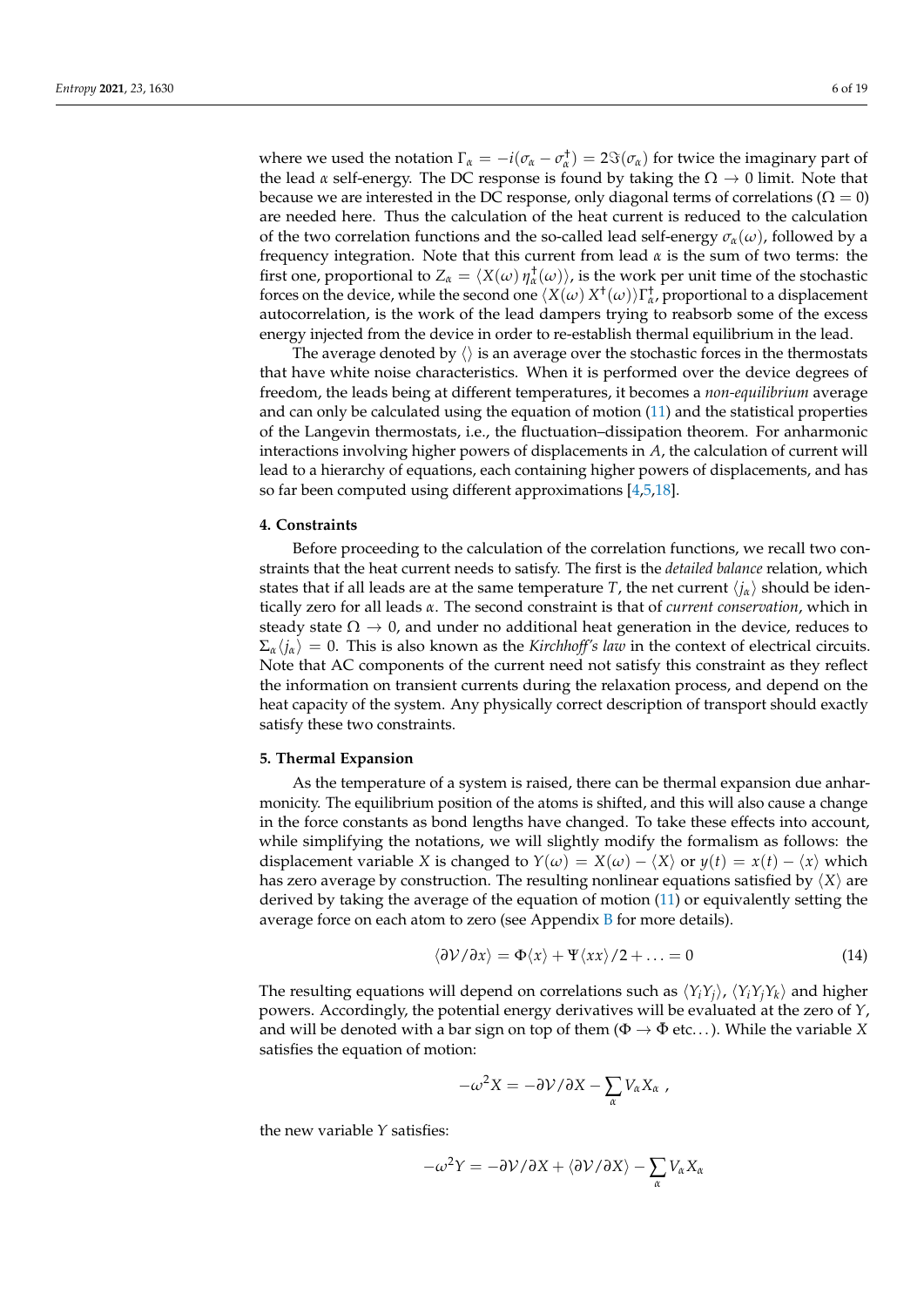Next we will linearize the forces with respect to *y*:

$$
-\frac{\partial \mathcal{V}}{\partial y} = -\left(\frac{\partial \mathcal{V}}{\partial y}\right)_{y=0} - \left(\frac{\partial^2 \mathcal{V}}{\partial y^2}\right)_{y=0} y + a(y) = -\bar{\Phi}y + a(y)
$$

where we have set  $(\frac{\partial V}{\partial y})_{y=0} = 0$  to define the thermal expansion  $\langle x \rangle = x_0$  (see Appendix [B\)](#page-11-0). As we will show, the effect of temperature will be to renormalize the FCs, not only through thermal expansion but also due the thermal fluctuations as we will show using the nonequilibrium mean-field approximation (NEMF) also detailed in Section [6.](#page-6-0) Next, we define a renormalized Green's function using renormalized force constants  $\bar{\Phi} = \left(\frac{\partial^2 V}{\partial u^2}\right)^2$ *<del>∂</del><sup><i>y*2</sup></sub> )<sub>*y*=0</sub> as

$$
\mathcal{G}^{-1} = \left[ -\omega^2 + \bar{\Phi} - \sum_{\alpha} \sigma_{\alpha} \right] \tag{15}
$$

With this GF, the displacements *Y* satisfy

<span id="page-6-1"></span>
$$
Y = \mathcal{G}(\sum_{\alpha} \eta_{\alpha} + A)
$$
 (16)

Note one can add any constant  $\lambda$  to the force constant  $\Phi$  in the above GF, provided  $\lambda Y$  is also added to the anharmonic force *A*. We will make use of this freedom in the next section to further simplify the formalism.

#### <span id="page-6-0"></span>**6. Force Constant Renormalization**

Given the form of the above equations, we can add  $-Y\langle \frac{\partial A}{\partial Y} \rangle$  to *A* and add  $-\langle \frac{\partial A}{\partial Y} \rangle$  to  $1/\mathcal{G}$  so that now the renormalized GF becomes:

$$
\mathbb{G}^{-1} = \mathcal{G}^{-1} - \langle \frac{\partial A}{\partial Y} \rangle = [-\omega^2 + \bar{\Phi} - \langle \frac{\partial A}{\partial Y} \rangle + \sum_{\alpha} \sigma_{\alpha}] \tag{17}
$$

while the renormalized anharmonic force now becomes  $A = A - Y\langle \frac{\partial A}{\partial Y} \rangle$  in the right hand side of Equation [\(16\)](#page-6-1). This renormalization of harmonic force constants captures a major part of anharmonicity (because h*∂*A/*∂Y*i = 0), and is in spirit very similar to the lowest-order self-consistent phonon theory, which in the past has been applied to equilibrium systems. The advantage of this renormalization is that, as we will see, the lowest anharmonic correction in *<sup>Z</sup><sup>α</sup>* disappears by construction since h*∂*A/*∂Y*i = 0, leading to the smallest variance and higher moments of *∂*A/*∂Y*.

We will refer to this choice of the reference GF as the *Non-equilibrium mean-field* approximation (NEMF). With this choice, the equation of motion for *Y* becomes:

<span id="page-6-3"></span>
$$
Y = \mathbb{G}\left(\sum_{\alpha} \eta_{\alpha} + \mathbb{A}\right)
$$
 (18)

The Feynman diagram associated with the new Green's function  $\mathbb G$  is shown in Figure [2.](#page-6-2)

<span id="page-6-2"></span>

**Figure 2.** Feynman diagram associated with G represented by thick dashed lines. The phonon Green's function G is shown with thin solid lines, and the quartic vertex  $\chi$  with the solid square. The thick line with opposite arrows represents the displacement autocorrelation  $C(\omega_1)$ . Internal frequency  $\omega_1$  is integrated over.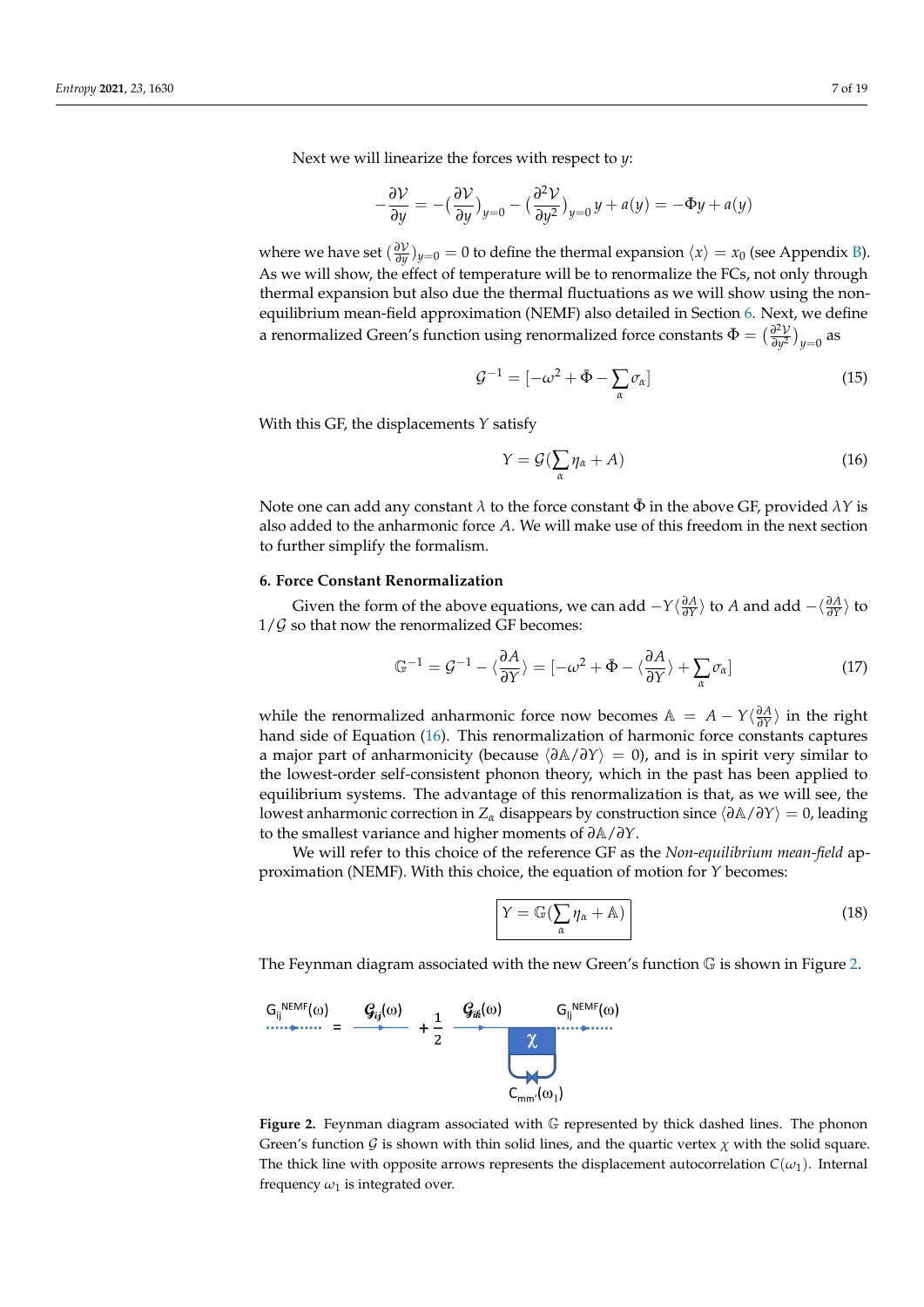## **7. Displacement-Noise Correlations**

One can see from Equation [\(13\)](#page-4-1) that the calculation of the heat current requires the calculation of the displacement-noise correlation *Z<sup>α</sup>* and displacement autocorrelations *C*. We proceed to the calculation of these quantities first within the harmonic approximation, and then in the presence of anharmonic forces of the form  $a = -\psi y^2/2 - \chi y^3/6$ .

Let us start with the noise autocorrelation, which will appear in the calculation of displacement-noise correlation  $Z_\alpha$ . In the frequency domain, using the fluctuation– dissipation theorem Equation  $(12)$ , one can derive (see Appendix [C.2\)](#page-14-0):

<span id="page-7-0"></span>
$$
\langle \eta_{\alpha}(\omega)\eta_{\alpha}^{\dagger}(\omega)\rangle = \Gamma_{\alpha}(\omega)\frac{k_{B}T_{\alpha}}{\omega}\tau = \Gamma_{\alpha}(\omega)f_{\alpha}\tau
$$
 (19)

where, for brevity, we have replaced the "occupation factor"  $k_B T_\alpha/\omega$  by  $f_\alpha$ , and  $\tau$  represents the integration time which goes to infinity and cancels the *τ* in the expression for the current  $j_{\alpha} = J_{\alpha}/\tau$ . With a Factor of *h* in the denominator of  $f_{\alpha}$ , the latter would be a real Bose-Einstein occupation factor taken to the classical limit.

In the case of a white noise, we show in Appendix  $C.2$  that the result will not depend on the thermostat damping parameter  $\gamma$ , and thus we adopt this type of noise for the thermostats.

Next, we need to calculate displacement-noise correlations:  $Z_\alpha = \langle Y \eta_\alpha^\dagger \rangle$ . Since  $-i\omega Y$ is a velocity,  $\omega \Im(Z_\alpha)$  is the power exerted by the random force  $\eta$  on the device and therefore can be interpreted as the *heat injected per unit time and unit frequency (mode) from lead α into the device*.

In the harmonic case ( $A = A = 0$ ;  $G = \mathcal{G} = \mathbb{G}$ ), using the equation motion [\(18\)](#page-6-3), this expression is simplified to:

$$
Z_{\alpha}^{H}(\omega) = \mathcal{G}\langle \eta_{\alpha} \eta_{\alpha}^{\dagger} \rangle = \mathcal{G}\Gamma_{\alpha} f_{\alpha} \tau \tag{20}
$$

For non-zero anharmonicity, the three GFs are different, and adopting G as the reference GF, we have the NEMF approximation to the displacement-noise correlation function as:

$$
Z_{\alpha}^{NEMF}(\omega) = \mathbb{G}\langle \eta_{\alpha} \eta_{\alpha}^{\dagger} \rangle = \mathbb{G}\Gamma_{\alpha} f_{\alpha} \tau \tag{21}
$$

To go one step further and include the effect of anharmonicity in  $Z_\alpha$ , we will use the Novikov–Furutsu–Donsker identity [\[19\]](#page-18-18) (for a proof also see Appendix [D\)](#page-16-0), which states that for any functional of the white noise  $f[\eta]$ , we have

<span id="page-7-2"></span>
$$
\langle f[\eta] \eta_{\alpha}^{\dagger}(\omega) \rangle = \langle \frac{\delta f[\eta]}{\delta \eta_{\alpha}} \rangle \langle \eta_{\alpha} \eta_{\alpha}^{\dagger} \rangle
$$
 (22)

It has the advantage of lowering the powers of *η* in *f* . Using this theorem, we have:  $\langle Y \eta_{\alpha}^{\dagger} \rangle = \langle \frac{\partial Y}{\partial \eta_{\alpha}}$  $\frac{\partial Y}{\partial \eta_\alpha}$   $\rangle$   $\langle \eta_\alpha \eta_\alpha^{\dagger} \rangle$ .

From the equation of motion Equation [\(18\)](#page-6-3) and the chain rule, we find

$$
\frac{\partial Y}{\partial \eta_\alpha} = (1-\mathbb{G}\frac{\partial \mathbb{A}}{\partial Y})^{-1}\mathbb{G} = \mathbb{G} + \mathbb{G}\frac{\partial \mathbb{A}}{\partial Y}\mathbb{G} + \mathbb{G}\frac{\partial \mathbb{A}}{\partial Y}\mathbb{G}\frac{\partial \mathbb{A}}{\partial Y}\mathbb{G} + \ldots
$$

so that finally,

$$
Z_{\alpha} = \langle Y \eta_{\alpha}^{\dagger} \rangle = \langle \frac{\partial Y}{\partial \eta_{\alpha}} \rangle \langle \eta_{\alpha} \eta_{\alpha}^{\dagger} \rangle = \langle (1 - \mathbb{G} \frac{\partial \mathbb{A}}{\partial Y})^{-1} \rangle Z_{\alpha}^{NEMF}
$$
(23)

<span id="page-7-1"></span>
$$
= \left(1 + \mathbb{G}\langle\frac{\partial A}{\partial Y}\mathbb{G}\frac{\partial A}{\partial Y}\rangle + \mathbb{G}\langle\frac{\partial A}{\partial Y}\mathbb{G}\frac{\partial A}{\partial Y}\mathbb{G}\frac{\partial A}{\partial Y}\rangle + \dots\right)Z_{\alpha}^{NEMF}
$$
(24)

Note that, by construction, the first term involving  $\langle \frac{\partial A}{\partial Y} \rangle$  is identically zero. This justifies the choice of  $\mathbb G$  rather than  $\mathcal G$  as the reference Green's function.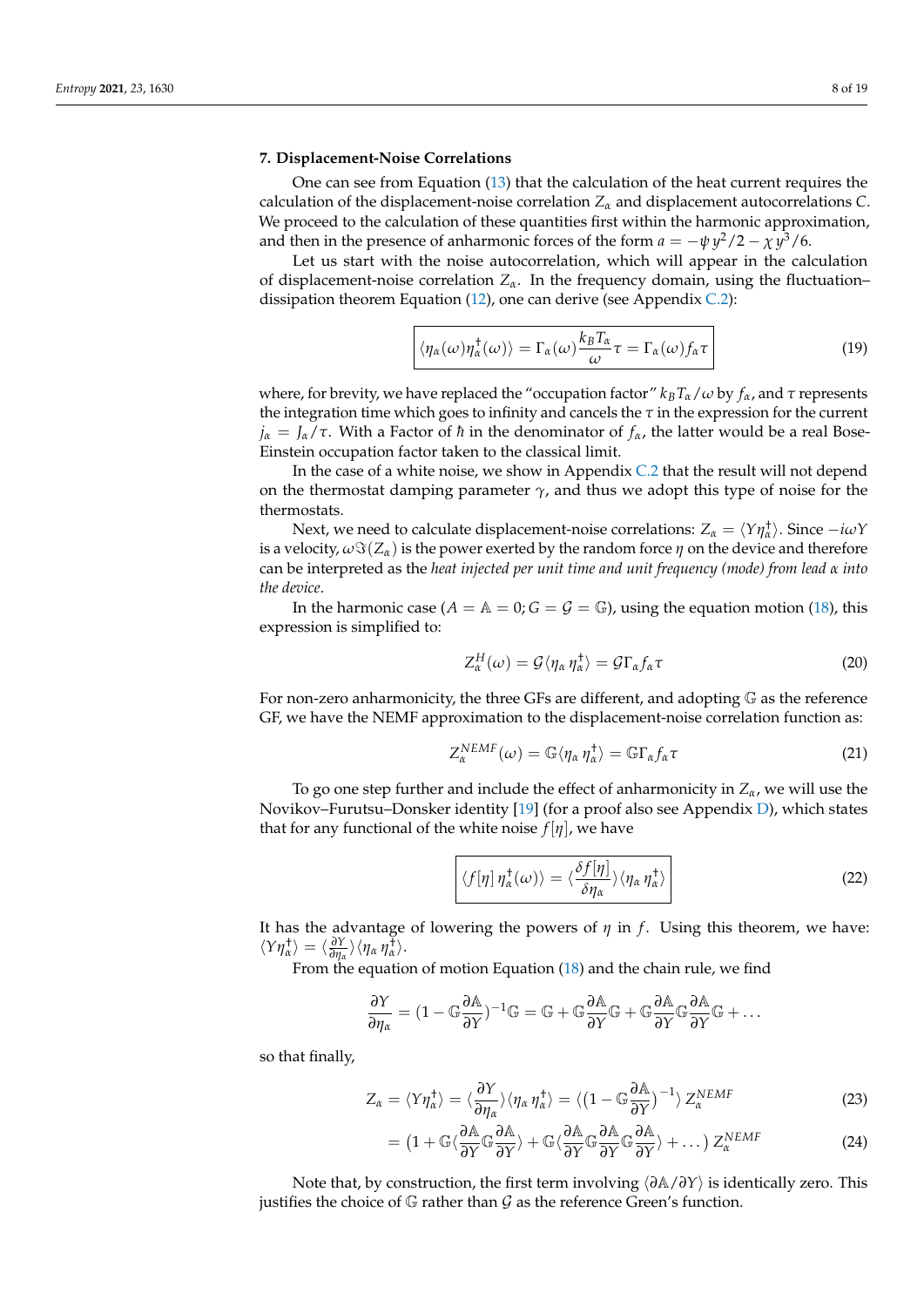In the language of many-body theory, this is the expanded form of Dyson's equation involving thermal average of powers of the anharmonic force derivatives. This exact result cannot be calculated, because the average of the inverse of powers of *Y* cannot be calculated exactly, and instead one may add the power series term by term provided the sum is convergent.

This is one of the main results of this paper, providing a more accurate and likely convergent expression for the displacement-noise correlations, and leading to a simple calculation of heat currents if cubic terms are to be neglected (using the NEMF reference Green's function G).

The next-order correction consists in adding the effect of anharmonicity to second order, i.e., writing the displacement-noise correlation function as:

<span id="page-8-2"></span>
$$
Z_{\alpha} \approx \left(1 + \mathbb{G}\langle\frac{\partial \mathbb{A}}{\partial Y}\mathbb{G}\frac{\partial \mathbb{A}}{\partial Y}\rangle\right) Z_{\alpha}^{NEMF} \tag{25}
$$

with  $\mathbb{A} = A - Y \langle \frac{\partial A}{\partial Y} \rangle = -\frac{1}{2} \bar{\Psi} Y Y - \frac{1}{6} \chi (YYY - 3Y \langle YY \rangle)$  and  $\frac{\partial \mathbb{A}}{\partial Y} = \frac{\partial A}{\partial Y} - \langle \frac{\partial A}{\partial Y} \rangle = -\bar{\Psi} Y \frac{1}{2}\chi(YY - \langle YY \rangle)$ . We can note that the major part of the quartic anharmonicity has been removed, and the expansion is in powers of *∂*A/*∂Y* which is centered at zero and has therefore the smallest higher moments. When raised to the second power in the above formula for  $Z_\alpha$ , cubic and quartic terms become decoupled if we neglect averages of terms of odd power in *Y* which are expected to be small if non-zero. At low-temperatures or weak anharmonicity, the dominant contribution to the second-order terms can be written as:

<span id="page-8-0"></span>
$$
Z_{\alpha} \approx \left(1 + \langle \mathbb{G}\bar{\Psi}Y \mathbb{G}\bar{\Psi}Y \rangle\right) Z_{\alpha}^{NEMF} \tag{26}
$$

An explicit form of this equation is provided in the following section and in Appendix [C.3](#page-15-0) Equation [\(A17\)](#page-15-1).

#### **8. Displacement Autocorrelations**

Finally, the last correlation function needed is  $C(\omega) = \langle YY^\dagger \rangle$ . Note the autocorrelation matrix *C* is Hermitian. The function  $\omega C(\omega)$  can be interpreted as the (non-equilibrium) number of excitations of frequency  $\omega$  present in the device due to its contact with the leads. If all lead temperatures are equal, we recover the equilibrium occupation times the total DOS,  $G(\Sigma_{\alpha} \Gamma_{\alpha}) G^{\dagger} = 2\Im(G)$ , which is the total (equilibrium) number of excitations in the device. In the heat current, this term appears as −*ωC*Γ*α*/2 and can be interpreted as the heat current going from (because of the negative sign) the device into this lead as Γ*α*/2*ω* is the escape rate into the lead *α*.

Similar to the treatment of  $Z_\alpha$ , we will start with the equation of motion, Equation [\(18\)](#page-6-3), and the FD theorem, Equation [\(19\)](#page-7-0), to write *C* as:

$$
C(\omega) = \langle Y(\omega)Y^{\dagger}(\omega) \rangle =
$$
  
\n
$$
\mathbb{G}(\omega) \Big[ \Sigma_{\alpha} (\langle \eta_{\alpha} \eta_{\alpha}^{\dagger} \rangle + \langle \mathbb{A} \eta_{\alpha}^{\dagger} \rangle + \langle \eta_{\alpha} \mathbb{A}^{\dagger} \rangle) + \langle \mathbb{A} \mathbb{A}^{\dagger} \rangle \Big] \mathbb{G}^{\dagger}(\omega)
$$
\n(27)

The first term is the NEMF contribution and is reduced to a known result, with now the renormalized Green's function G being used instead of the standard harmonic one (*G* or  $G$ ), in order to include thermal effects to some extent:

<span id="page-8-1"></span>
$$
C^{NEMF}(\omega) = \mathbb{G} \Sigma_{\alpha} \langle \eta_{\alpha} \eta_{\alpha}^{\dagger} \rangle \mathbb{G}^{\dagger} = \Sigma_{\alpha} (\mathbb{G} \Gamma_{\alpha} \mathbb{G}^{\dagger}) f_{\alpha} \tau
$$
 (28)

The NEMF approximation, which consists in using  $G$  and neglecting the contributions of anharmonicity included in A, is very similar to the harmonic approximation. Within this approximation, where  $C \approx C^{NEMF}$  and  $Z_{\alpha} \approx Z_{\alpha}^{NEMF}$ , the transmission becomes Tr[GΓ*L*G†Γ*R*], very similar to the harmonic result (see Appendix [E\)](#page-17-0), but with the GF substituted by the renormalized G, and includes the effect of (quartic) anharmonicity to the lowest order.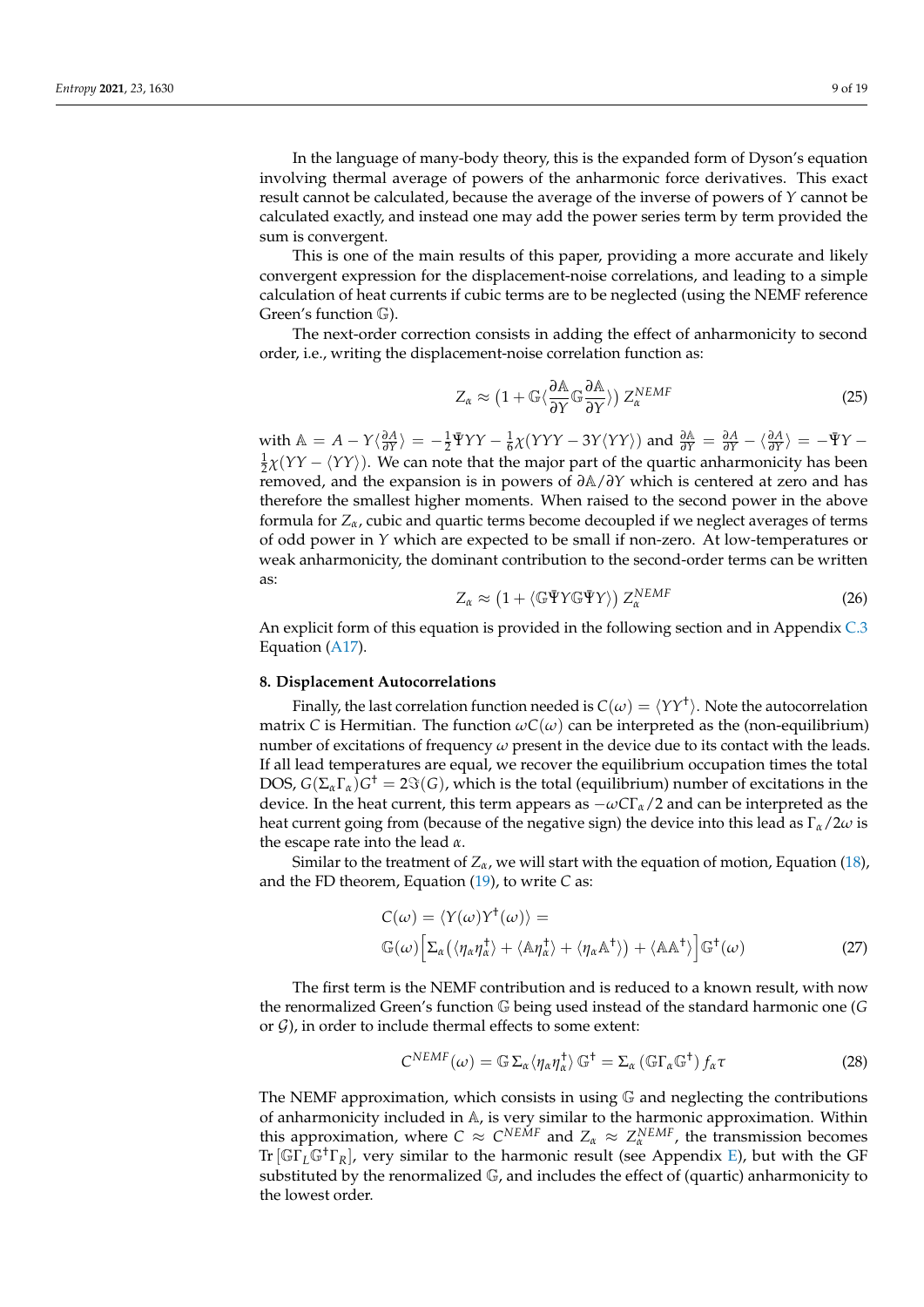Linear terms in  $\mathbb A$  lead to terms similar to  $Z_\alpha$ , which has already been discussed. The only remaining difficulty is with the  $\langle A A^{\dagger} \rangle$  terms, which do not explicitly contain any noise term, but have higher powers of displacements. Such terms can only be calculated approximately as the use of the equations of motion will involve higher powers of displacements. To have a second-order approximation consistent with that used for *Z<sup>α</sup>* in Equation [\(26\)](#page-8-0), we have to use:

$$
\langle \mathbb{A} \mathbb{A}^{\dagger} \rangle^{(3)} = C^{(3)} = \frac{1}{4} \bar{\Psi}^2 \sum_{\omega_1} C(\omega - \omega_1) C(\omega_1)
$$

It can be shown that this approximation, taken to a self-consistent level satisfies current conservation, meaning  $\sum_{\alpha} j_{\alpha} = 0$ , however the spectral components of the current:  $\Im Z_{\alpha}(\omega) - C(\omega)\Gamma_{\alpha}(\omega)/2$  do not necessarily lead to zero when summed over all leads. Including for completeness both the cubic and quartic components of the anharmonic forces to second order, the self-consistent set of equations to be solved with the reference Green's function G are:

<span id="page-9-0"></span>
$$
Z_{\alpha} = Z_{\alpha}^{NEMF} + \mathbb{G}(\Sigma^{(3)} + \Sigma^{(4)})Z_{\alpha}
$$
  
\n
$$
\Sigma^{(3)}(\omega) = 2\bar{\Psi}^{2} \sum_{\omega_{1}} \mathbb{G}(\omega - \omega_{1})C(\omega_{1})
$$
  
\n
$$
\Sigma^{(4)}(\omega) = \frac{3}{2}\bar{\chi}^{2} \sum_{\omega_{1},\omega_{2}} \mathbb{G}(\omega - \omega_{1} - \omega_{2})C(\omega_{1})C(\omega_{2})
$$
  
\n
$$
C = \sum_{\alpha} (\delta Z_{\alpha} \mathbb{G}^{\dagger} + \mathbb{G} \delta Z_{\alpha}^{\dagger}) + C^{NEMF} + \mathbb{G}P\mathbb{G}^{\dagger}
$$
  
\n
$$
\delta Z_{\alpha} = Z_{\alpha} - Z_{\alpha}^{NEMF}
$$
  
\n
$$
P = C^{(3)} + C^{(4)}
$$
  
\n
$$
C^{(3)} = \frac{1}{2}\bar{\Psi}^{2} \sum_{\omega_{1}} C(\omega - \omega_{1})C(\omega_{1})
$$
  
\n
$$
C^{(4)} = \frac{1}{6}\bar{\chi}^{2} \sum_{\omega_{1},\omega_{2}} C(\omega - \omega_{1} - \omega_{2})C(\omega_{1})C(\omega_{2})
$$
  
\n(29)

The equations for *Z<sup>α</sup>* and *C* can also be represented using Feynman diagrams as shown in Figures [A1](#page-15-2) and [A2](#page-16-1) in Appendices [C.3](#page-15-0) and [C.4.](#page-16-2) More explicit forms of these equations are also reproduced in this appendix as Equations [\(A17\)](#page-15-1) and [\(A18\)](#page-16-3).

Starting inputs for *C* and *Z<sup>α</sup>* could be their NEMF values in the right-hand sides of the above equations, and the latter can be solved iteratively until convergent. Note that while the term *<sup>Z</sup><sup>α</sup>* requires *<sup>∂</sup>*A/*∂Y*, the terms *<sup>C</sup>* require A itself, but these equations contain only second powers of A and *<sup>∂</sup>*A/*∂Y*. Once iterations converge, the obtained *<sup>C</sup>* and *<sup>Z</sup><sup>α</sup>* functions can then be inserted in Equation [\(13\)](#page-4-1) to compute the heat currents from each lead.

These equations would be the same as the ones obtained from the many-body non-equilibrium Keldysh formalism with the difference that the "occupation factors"  $f_{\alpha} = k_B T/\omega$  are classical ones, instead of Bose–Einstein functions. In this sense, they can directly be compared to results from classical non-equilibrium MD simulations, which are exact in anharmonicity but have inherent statistical noise in them.

Another interesting feature to note is the increase in the overall conductance with the temperature (if ∆*T* is held small). This is in agreement with previous MD simulations [\[13,](#page-18-12)[14\]](#page-18-13).

#### **9. Conclusions**

To summarize, we developed a self-consistent approximation for transport in anharmonic systems out of equilibrium in the high-temperature (classical) regime. There is therefore no factors of  $\hbar$  in the formalism and  $\omega$  is to be interpreted as frequency only, not energy. Although the set of derived equations for the current Equation [\(13\)](#page-4-1) the equation of motion Equation [\(18\)](#page-6-3), and the Equations [\(24\)](#page-7-1) and [\(27\)](#page-8-1) defining the correlation functions, were formally exact, one has to develop approximations to solve the Dyson's Equation [\(24\)](#page-7-1)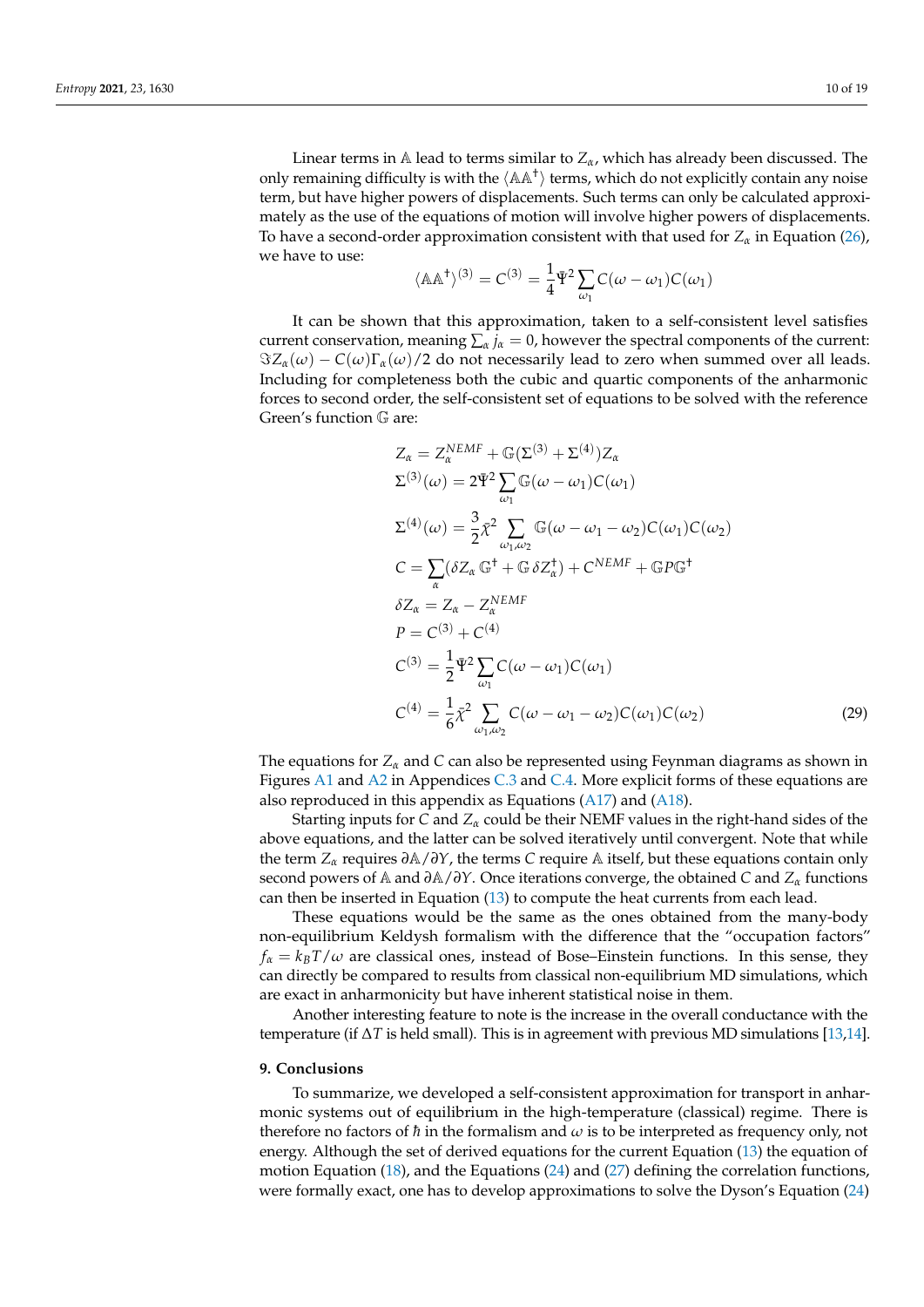and the Equation [\(27\)](#page-8-1) defining *C*. One, because the anharmonic force A is an infinite Taylor expansion and is usually truncated, and two, because its derivative appears in the denominator of Equation [\(24\)](#page-7-1), which cannot be exactly inverted. In this work, we truncated the Taylor expansion of  $\mathbb A$  up to quartic terms and only included up to second powers of  $\mathbb A$ and *∂*A/*∂Y* in Equations [\(24\)](#page-7-1) and [\(27\)](#page-8-1).

We showed that thermal expansion needs to be included using both cubic and quartic terms (to avoid any divergence) and it has the effect of renormalizing FCs as *T* is increased. The reference GF to work with, G, has two corrections: one due to thermal expansion implying changes in bond length and strength ( $\Phi$  instead of  $\Phi$ ), and the other due to thermal fluctuations about the average position (h*∂*A/*∂Y*i, which usually involves the quartic term and the autocorrelation *C*), similar in spirit to the self-consistent phonon theory, except that one is not at thermal equilibrium. This is the leading-order anharmonic correction, and cubic anharmonicity contributes to second-order correction terms as shown in the self-consistent equations [\(29\)](#page-9-0).

Non-equilibrium averages were possible to calculate with the use of the fluctuation– dissipation theorem (Equation [\(19\)](#page-7-0)), the equations of motion (Equation [\(18\)](#page-6-3)) and the NFD theorem (Equation [\(22\)](#page-7-2)).

An alternative approach to investigate non-equilibrium effects at and near interfaces would be to perform a non-equilibrium molecular dynamics simulation (NEMD) of the system attached to thermostats at different temperatures and sample the atomic trajectories in the phase space to find the distribution functions and the position averages—this, however, has inherent noise in it.

One way to extract the effective force constants is to fit from the knowledge of the forces on atoms and their positions in each MD snapshot, the forces to a linear model  $F_i^{NEMD} \approx F_i^{Harmonic} = -\bar{\Phi}_{ij}y_j$  in order to extract the effective (non-equilibrium) harmonic force constants  $\bar{\Phi}$ . The remainder can then be defined as the anharmonic force:  $F_i^{NEMD} = -\bar{\Phi}_{ij}y_j + a_i(y)$ , and the present results may be used. Despite the approximations used in this work, the advantage of this formalism over MD simulations, which includes anharmonicity to all orders, is that it is analytical and therefore fast and free of simulation noise, although reaching self-consistency can be challenging for some model systems. It would be desirable to make a comparison of the results with NEMD to validate these approximations for a given system. The accuracy also relies on the force field and strength of higher-order terms: sources of divergence would be in the denominator of Equation [\(24\)](#page-7-1) if Gh*∂*A/*∂Y*i ≈ 1, signaling resonances, in which case the Taylor expansion in Equation [\(24\)](#page-7-1) is not appropriate.

Applications to nanoscale systems will appear in future publications.

**Funding:** Internal support at UVa from the Hobby Fund is greatly acknowledged.

**Institutional Review Board Statement:** Not applicable.

**Informed Consent Statement:** Not applicable.

**Acknowledgments:** I would like to thank M. R. RahimiTabar for useful discussions on the handling of correlations, the NFD theorem, and a review of the manuscript, and J. Shiomi and H. Cheraghchi for discussions at the early stages of this work. I specifically thank V. Chiloyan for introducing me to the Langevin thermostat method. This paper is dedicated to the memory of Rouzbeh Rastgarkafshgarkolaei with whom I had several related discussions.

**Conflicts of Interest:** The author declares no conflict of interest.

#### **Abbreviations**

The following abbreviations are used in this manuscript:

- D Device
- DC Direct Current
- DFT Density Functional Theory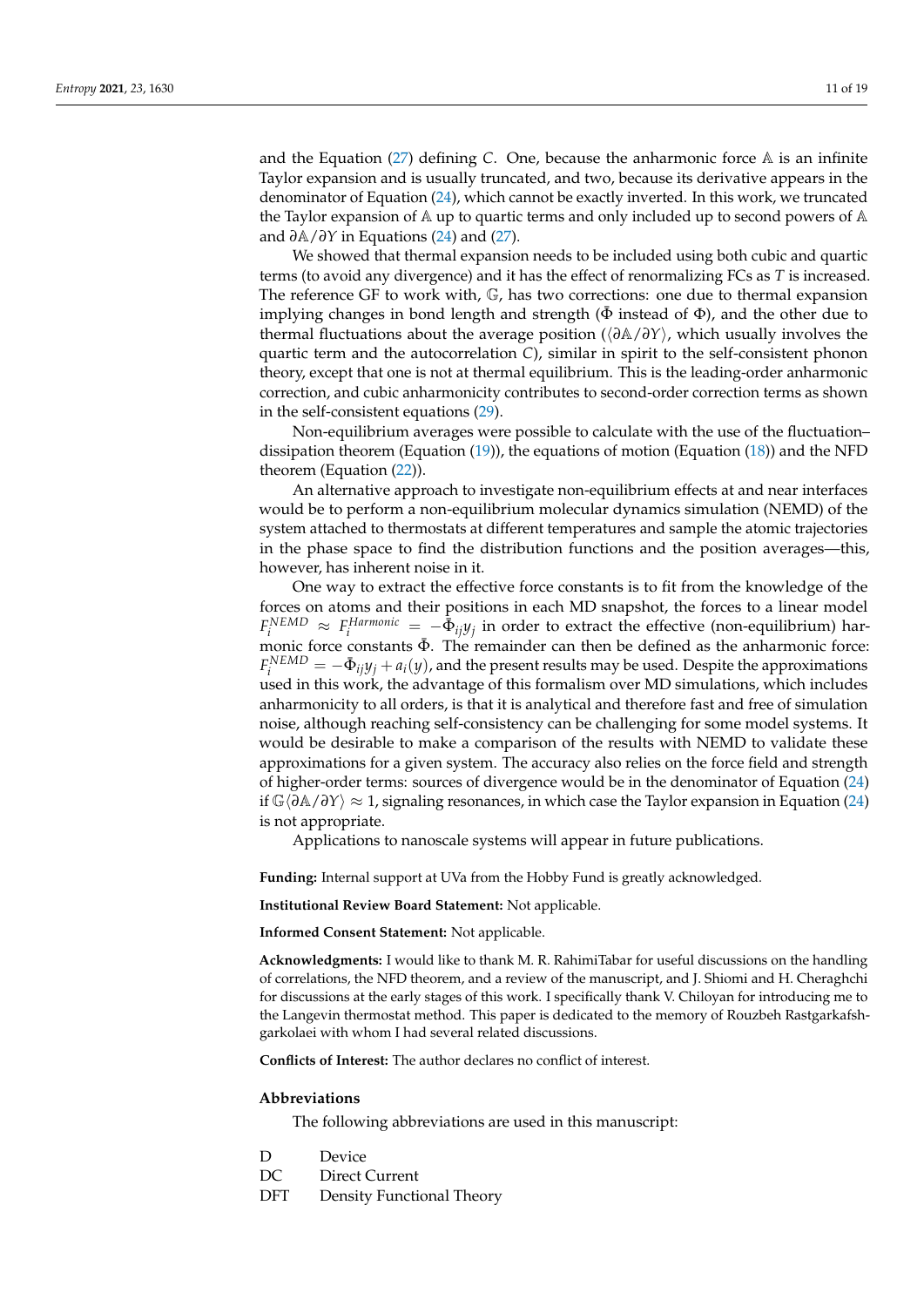| FC          | <b>Force Constant</b>              |
|-------------|------------------------------------|
| GF.         | Green's Function                   |
| MD          | Molecular Dynamics                 |
| <b>NEMD</b> | Non-Equilibrium Molecular Dynamics |
| NEMF        | Non-Equilibrium Mean-Field         |
|             |                                    |

## <span id="page-11-3"></span>**Appendix A. Calculation of Time Averages**

When calculating time average of a product such as  $a(t)b(t)$  in terms of their Fourier transform, some care needs to be taken:

$$
\langle \langle a(t)b(t) \rangle \rangle = \frac{1}{\tau} \int_{-\tau/2}^{\tau/2} \langle a(t)b(t) \rangle dt; (\tau \to \infty)
$$

where one set of brackets is for time averaging and the second set is a thermodynamic average over different initial conditions. To simplify the notations, we have however used only one set of brackets.

In terms of their Fourier transform, we have

$$
\langle\langle a(t)b(t)\rangle\rangle = \int_{-\tau/2}^{\tau/2} \int \frac{d\omega}{2\pi} \frac{d\omega'}{2\pi} e^{-i(\omega+\omega')t} \frac{dt}{\tau} \langle A(\omega)B(\omega')\rangle
$$

However,

$$
\langle e^{-i\omega t} \rangle = \int_{-\tau/2}^{\tau/2} e^{-i\omega t} \frac{dt}{\tau} = \frac{\sin \omega \tau/2}{\omega \tau/2} \underset{\tau \to \infty}{\to} \delta_{\omega,0} (= 1 \text{ or } 0)
$$

On the other hand, taking  $\tau \to \infty$  in the boundaries of integral of  $e^{-i\omega t}$  leads to  $2\pi\delta(\omega)$ which should cancel the *τ* in the denominator in order to give 1. This means, when taking time averages, one simply needs to take the convolution of the Fourier transforms at  $\Omega = 0$ :

$$
\langle a(t)b(t)\rangle = \frac{1}{\tau} \int \frac{d\omega}{2\pi} \langle A(\omega)B(-\omega)\rangle
$$
 (A1)

When calculating diagonal terms of autocorrelations, such as in  $\langle \zeta(\omega) \zeta^{\dagger}(\omega) \rangle = 2 \gamma k_B T \tau$ , the result is proportional to the integration time *τ*. The latter cancels the *τ* in the denominator coming from time averaging. Loosely speaking,  $2\pi\delta(\omega)/\tau = 1$  or 0. As an example, to calculate the average (DC) current one simply needs to take the diagonal terms in frequencies, omitting factors of *τ* appearing in the correlation functions:

<span id="page-11-2"></span>
$$
\langle j_{\alpha} \rangle = \lim_{\substack{\tau \to \infty \\ \Omega \to 0}} \frac{\langle J_{\alpha}(\Omega) \rangle}{\tau} = \Re \int \frac{d\omega}{2\pi} \frac{(-i\omega)}{\tau} \Big[ \langle Y(\omega) \eta_{\alpha}^{\dagger}(\omega) \rangle + \langle Y(\omega) Y^{\dagger}(\omega) \rangle \sigma_{\alpha}^{\dagger}(\omega) \Big] \tag{A2}
$$

## <span id="page-11-0"></span>**Appendix B. Change of Position Variables Due to Thermal Expansion**

As the temperature of a system is raised, there can the thermal expansion due to anharmonicity. The equilibrium position of the atoms is shifted, and this can also cause a change in the force constants as bond lengths have changed. To take these effects into account, we will slightly modify the formalism as follows:

Let us Taylor-expand the interaction potential in the device in powers of rescaled atomic displacements  $x = \sqrt{m} u$ , about the zero temperature equilibrium positions:

<span id="page-11-1"></span>
$$
\mathcal{V}(x_1,\ldots,x_n)=\mathcal{V}(0,\ldots 0)+\frac{1}{2!}\Phi_{ij}\,x_i\,x_j+\frac{1}{3!}\,\Psi_{ijk}\,x_ix_jx_k+\frac{1}{4!}\,\chi_{ijkl}\,x_ix_jx_kx_l+\ldots
$$
 (A3)

where, for brevity, we omitted the summation sign over repeated indices, and where the residual force on atom *i* is zero because one starts from a fully relaxed configuration. The coefficients of this expansion can be obtained from a zero-temperature DFT calculation for instance [\[20,](#page-18-19)[21\]](#page-18-20).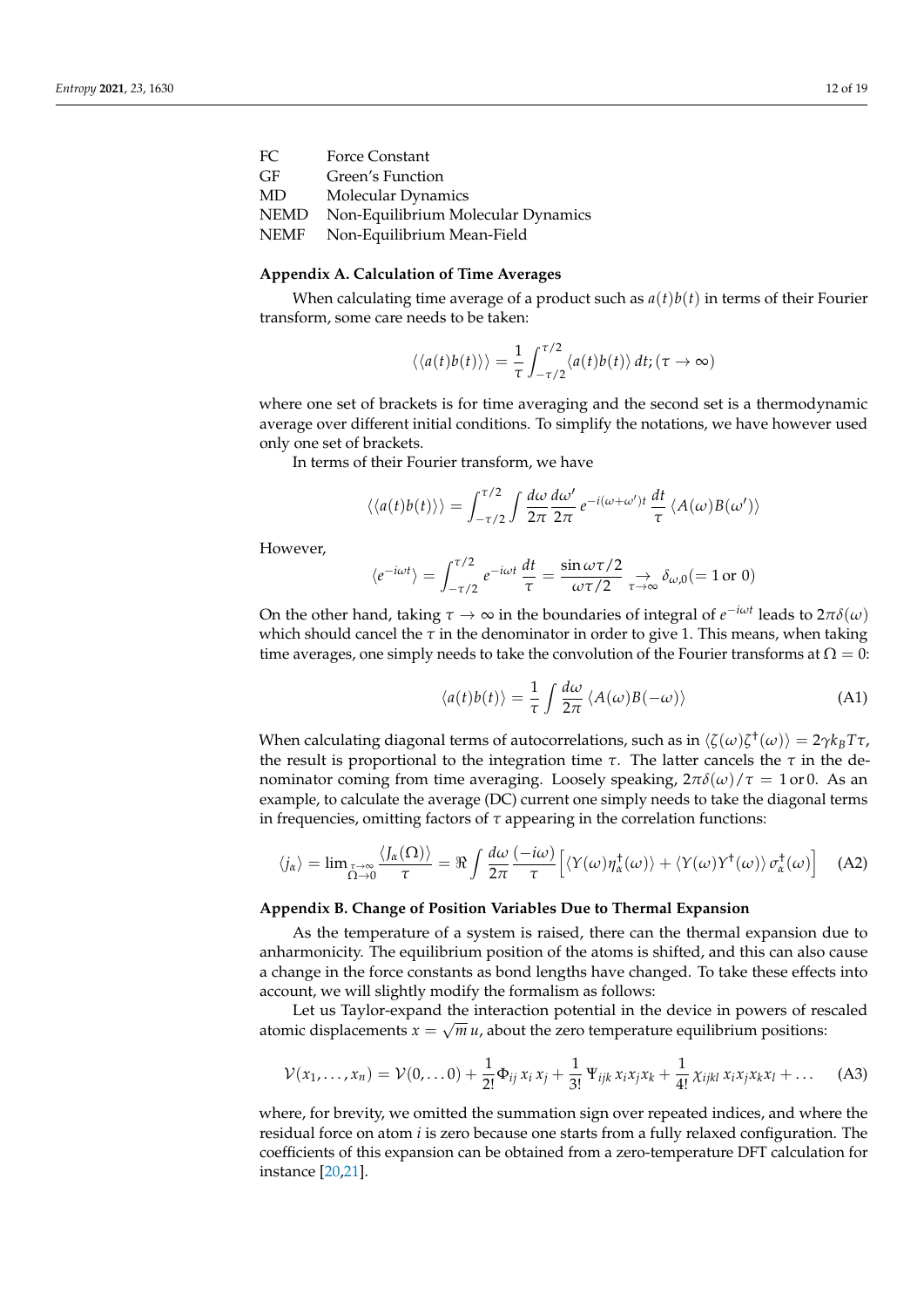One way, and actually the correct way to compute the non-equilibrium average of the force constants, is to perform a non-equilibrium molecular dynamics (NEMD) simulation in which the system is subject to two or more thermostats at different temperatures and zero pressure. Average positions  $\langle x \rangle$  maybe computed from the runs, and then one may fit the forces with an effective harmonic model as we will describe below. In a thermally expanded system where  $\langle x \rangle$  is non-zero, we Taylor expand the potential about the "non-equilibrium" values  $\langle x \rangle$  instead of zero. This leads to a change in the force constants. The new dynamical variables are chosen so that their average is zero, i.e., they oscillate about the new thermal non-equilibrium positions:

$$
y(t) = x(t) - \langle x \rangle \Longrightarrow Y(\omega) = X(\omega) - 2\pi\delta(\omega)\langle x \rangle; \langle y \rangle = 0
$$

The average position is defined to be the solution of the average force being zero. In terms of these new variables, and up to the second order in powers of displacements, the force on atom *i* can be written as:

$$
-\frac{\partial \mathcal{V}}{\partial x_i} = F_i = F_i(x = \langle x \rangle) + \left(\frac{\partial F_i}{\partial y_j}\right)_{x = \langle x \rangle} y_j + \frac{1}{2} \left(\frac{\partial^2 F_i}{\partial y_j y_k}\right)_{x = \langle x \rangle} y_j y_k + \dots
$$
 (A4)

The first term, the residual force, will be used to define the thermal expansion  $\langle x \rangle$  (by setting the residual or average force to zero:  $F_i(x = \langle x \rangle) = -(\frac{\partial V}{\partial y_i})$  $\frac{\partial V}{\partial y_i}$ ) $_{x=\langle x \rangle} = 0$ ), which is the Equation [\(14\)](#page-5-0) in the main text. The second term is the effective, or temperature-dependent, harmonic force, and the last term is the effective anharmonic force. In the case where the potential energy is Taylor-expanded up to quartic order such as in Equation [\(A3\)](#page-11-1), one can explicitly work out the equation satisfied by  $\langle x \rangle$ , and derive explicit expressions for the effective harmonic and anharmonic FCs. The expression for the force in this case is as follows:

$$
-\frac{\partial \mathcal{V}}{\partial x_i} = F_i = -\Phi_{ij}x_j - \frac{1}{2}\Psi_{ijk}x_jx_k - \frac{1}{6}\chi_{ijkl}x_jx_kx_l - \Sigma_\alpha V_\alpha x_\alpha
$$
  

$$
= -\Phi_{ij}\langle x_j \rangle - \frac{1}{2}\Psi_{ijk}\langle x_j \rangle \langle x_k \rangle - \frac{1}{6}\chi_{ijkl}\langle x_j \rangle \langle x_k \rangle \langle x_l \rangle - \Phi_{ij}y_j
$$
  

$$
-\frac{1}{2}\Psi_{ijk}(y_jy_k + y_j\langle x_k \rangle + \langle x_j \rangle y_k)
$$
  

$$
-\frac{1}{6}\chi_{ijkl}(y_jy_ky_l + 3y_jy_k\langle x_l \rangle + 3y_j\langle x_k \rangle \langle x_l \rangle) - \Sigma_\alpha V_\alpha x_\alpha
$$

where use was made of the symmetry of  $\Psi$  and  $\chi$  under permutation of their *j*, *k*, *l* indices.

#### *Appendix B.1. Thermal Expansion*

To find the average positions  $\langle x \rangle$ , we set the average force on each atom *i*,  $\langle F_i \rangle =$  $-\langle(\partial V/\partial x_i)_{x=(x)}\rangle$  to zero, and  $\langle x_\alpha\rangle=0$  (leads are harmonic and will not thermal-expand), and solve for  $\langle x \rangle$ . Thus, the coupling term with the leads, which is linear in lead degrees of freedom and has zero average, will vanish, and we have the following set of non-linear equations in  $\langle x \rangle$  in terms for force constants and averages of  $\langle \gamma \gamma \rangle$  and  $\langle \gamma \gamma \gamma \rangle$ :

$$
\begin{split} \left[\Phi_{ij} + \frac{1}{2}\chi_{ijkl}\langle y_k y_l \rangle\right] \langle x_j \rangle + \frac{1}{2}\Psi_{ijk}\langle x_j \rangle \langle x_k \rangle + \frac{1}{6}\chi_{ijkl}\langle x_j \rangle \langle x_k \rangle \langle x_l \rangle \\ &= -\frac{1}{2}\Psi_{ijk}\langle y_j y_k \rangle - \frac{1}{6}\chi_{ijkl}\langle y_j y_k y_l \rangle \end{split} \tag{A5}
$$

#### *Appendix B.2. The New Force Constants*

The new force constants are simply defined to the be potential derivatives evaluated at the new average positions. Up to quartic order, they are defined as: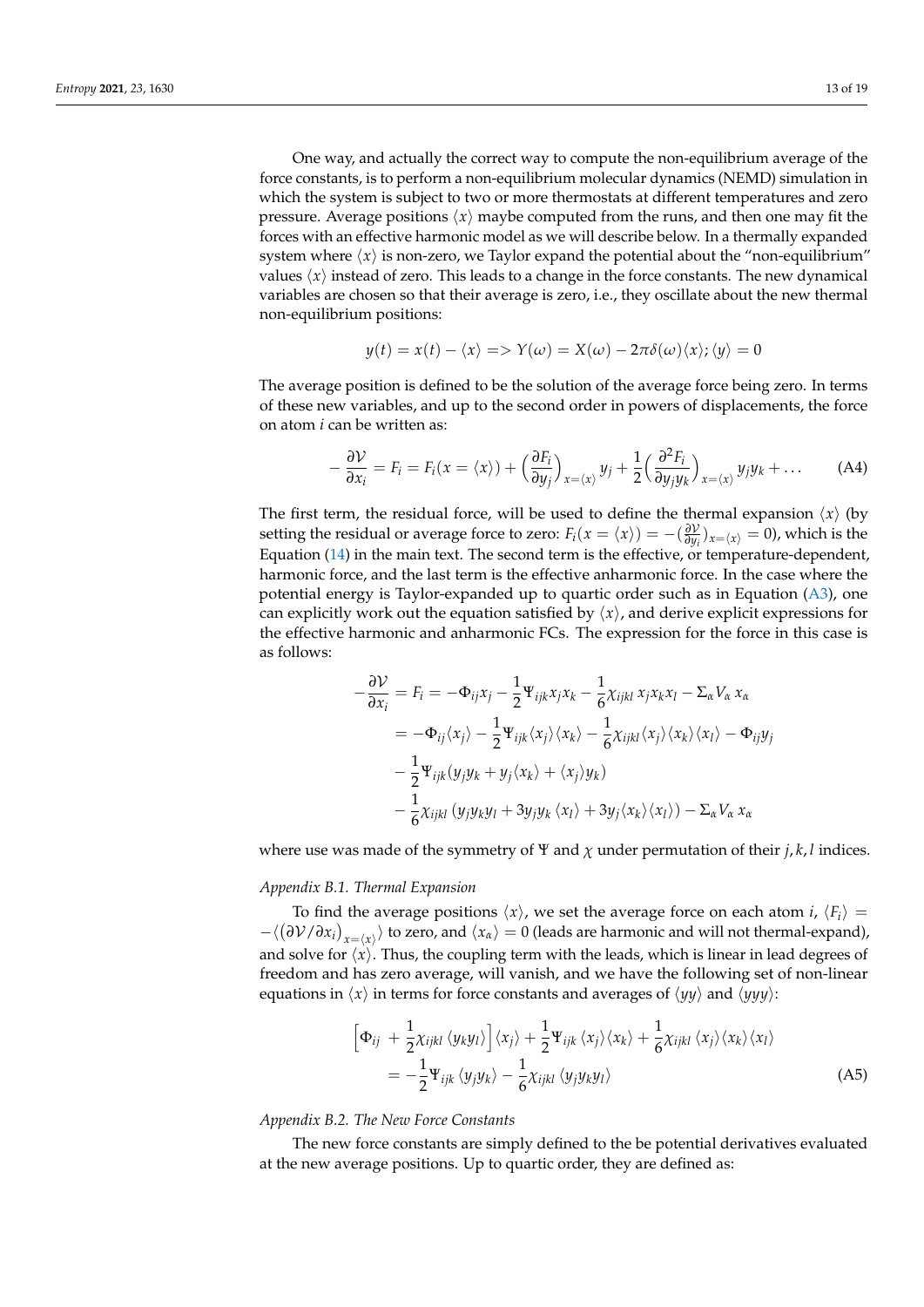$$
\begin{aligned}\n\bar{\Phi}_{ij} &= \left(\frac{\partial^2 \mathcal{V}}{\partial x_i \partial x_j}\right)_{\langle x \rangle} = \Phi_{ij} + \Psi_{ijk} \langle x_k \rangle + \frac{1}{2} \chi_{ijkl} \langle x_k \rangle \langle x_l \rangle \\
\bar{\Psi}_{ijk} &= \left(\frac{\partial^3 \mathcal{V}}{\partial x_i \partial x_j \partial x_k}\right)_{\langle x \rangle} = \Psi_{ijk} + \chi_{ijkl} \langle x_l \rangle \\
\bar{\chi}_{ijkl} &= \chi_{ijkl}\n\end{aligned}
$$

Finally, the average positions can be re-expressed in terms of the new force constants as:

$$
\left[\bar{\Phi}_{ij}\left\langle x_j\right\rangle - \frac{1}{2}\bar{\Psi}_{ijk}\left\langle x_j\right\rangle\langle x_k\rangle + \frac{1}{6}\bar{\chi}_{ijkl}\left\langle x_j\right\rangle\langle x_k\rangle\langle x_l\rangle = -\frac{1}{2}\bar{\Psi}_{ijk}\left\langle y_jy_k\right\rangle - \frac{1}{6}\bar{\chi}_{ijkl}\left\langle y_jy_ky_l\right\rangle\right] \tag{A6}
$$

These coupled set of non-linear equations (for all *i*) in  $(\langle x \rangle, \bar{\Phi}, \bar{\Psi}, \bar{\chi} \mod p)$  must be solved in terms of  $\langle \psi \psi \rangle$  and  $\langle \psi \psi \rangle$  covariance matrices, to find the average positions and effective force constants. It requires a self-consistent iterative solution as the  $\langle \psi \psi \rangle$  correlations will in turn depend on  $\langle x \rangle$ .

#### *Appendix B.3. New Equations of Motion*

Finally, changing to new dynamical variables  $y(t)$  and new force constants, the equation of motion for *y* becomes:

$$
\frac{d^2y_i}{dt^2} = -\left(\frac{\partial^2 \mathcal{V}}{\partial y_i \partial y_j}\right)_{y=0} y_j - \frac{1}{2} \left(\frac{\partial^3 \mathcal{V}}{\partial y_i \partial y_j \partial y_k}\right)_{y=0} y_j y_k \n- \frac{1}{6} \left(\frac{\partial^4 \mathcal{V}}{\partial y_i \partial y_j \partial y_k \partial y_l}\right)_{y=0} y_j y_k y_l - \dots - \Sigma_\alpha V_\alpha x_\alpha \n= -\bar{\Phi}_{ij} y_j - \frac{1}{2} \bar{\Psi}_{ijk} y_j y_k - \frac{1}{6} \bar{\chi}_{ijkl} y_j y_k y_l - \Sigma_\alpha V_\alpha x_\alpha
$$
\n(A7)

Adopting this change of variable, the GF keeps the same form with  $\Phi$  substituted by  $\bar{\Phi}$ , and anharmonic forces in the right-hand side of the equation of motion become by definition:

$$
a \stackrel{\text{def}}{=} -\frac{1}{2} \bar{\Psi}_{ijk} y_j y_k - \frac{1}{6} \bar{\chi}_{ijkl} y_j y_k y_l \tag{A8}
$$

## **Appendix C. Explicit Form of the Correlation Functions including the Atomic and Cartesian Indices**

In this section, we will give explicit formulas for the correlation functions needed in the average heat current expression in Equation [\(A2\)](#page-11-2). First let us label by roman letters  $i, j, k$  the dynamical degrees of freedom in the device. If there are N atoms in the device in three dimensions, each of these labels refers to an atom and one of the three Cartesian components of its displacements. It therefore varies from 1 to 3*N*. As a result the matrices *C*,  $\sigma_{\alpha}$  and  $Z_{\alpha}$  are 3*N* × 3*N* matrices. Taking their trace in Formula [\(A2\)](#page-11-2) gives the heat current, which is a scalar. Note that since transport is along the length of the leads, which are one-dimensional, in principle the components of the power perpendicular to the lead direction should yield zero. More specifically, if the current in lead *α* is given by  $J_\alpha = \langle \dot{x}F_x + \dot{y}F_y + \dot{z}F_z \rangle$ , and the lead is infinite along the *z* direction for instance, then we should have  $J_\alpha = \langle zF_z \rangle$  and  $\langle xF_x \rangle = \langle yF_y \rangle = 0$ . So in each lead, one may take three partial traces along and perpendicular to the lead direction and confirm these relations. The total trace should still yield the correct result. One final note is the matrices of  $\bar{\Phi}_{ij}$  and  $\bar{\Psi}_{ijk}$  are invariant under permutations of their indices.

## *Appendix C.1. Lead Self-Energies σ<sup>α</sup> and Escape Rates* Γ*<sup>α</sup>*

The surface Green functions of the leads were defined by an inverse, as stated in Equation [\(9\)](#page-3-6). The self-energy for lead *α* is accordingly defined as  $\sigma_{\alpha,ij}(\omega) = V_{\alpha,ik}\gamma_{\alpha,kk'}(\omega) V_{\alpha,ik'}$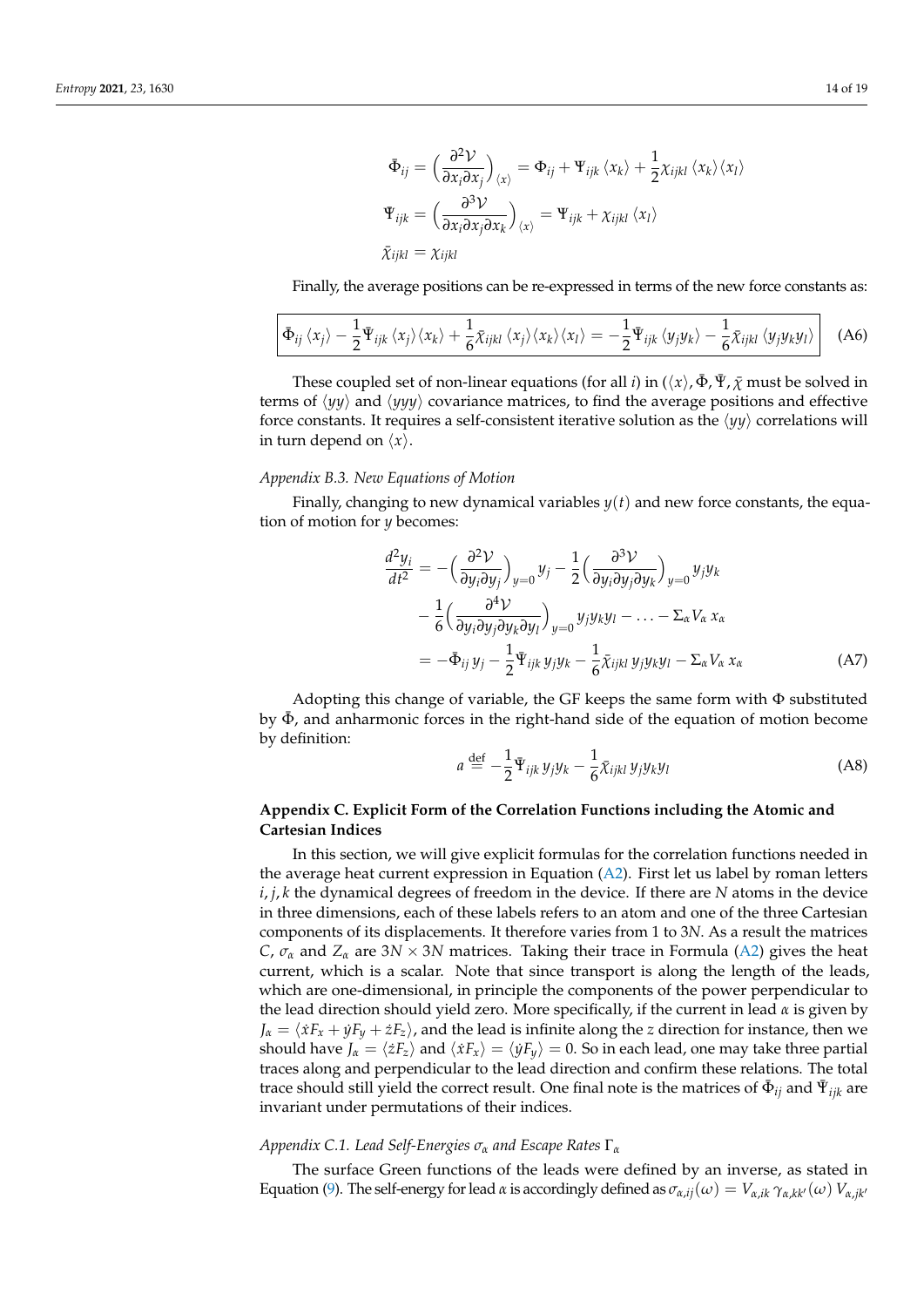where the two indices  $(k, k')$  refer to the lead degrees of freedom. Note the matrices  $V_a$ connecting the device to lead *α* need not be square.

The escape rates were defined by:

$$
\Gamma_{\alpha,ij} = -i(\sigma_{\alpha,ij} - \sigma_{\alpha,ij}^+) = 2\Im(\sigma_{\alpha,ij})
$$
\n(A9)

For Langevin thermostats with white noise, these results do not depend on the thermostat damping factors *γ*.

### <span id="page-14-0"></span>*Appendix C.2. Noise Autocorrelation Functions*

Let us start with the noise autocorrelation that will appear in the calculation of displacement-noise correlation *Zα*. This autocorrelation can be obtained from the fluctuation– dissipation theorem, a relation that has to hold if the noise is such that the leads are to behave as a Langevin thermostat at temperature *T*:

$$
\langle \zeta_{\alpha}(t) \zeta_{\alpha'}^{T}(t') \rangle \stackrel{\text{FD}}{=} 2 \gamma_{\alpha} k_{B} T_{\alpha} \delta(t-t') \delta_{\alpha,\alpha'}
$$

The noise is white and different sites are uncorrelated with each other. This relation implies that in the frequency domain the autocorrelation of *ζ* and that of *η* satisfy the following relations:

$$
\langle \zeta_{\alpha}(\omega) \zeta_{\alpha'}^{T}(\omega') \rangle = 2\pi \delta(\omega + \omega') \, \delta_{\alpha,\alpha'} \, 2\gamma_{\alpha} k_{B} T_{\alpha}
$$
 (A10)

$$
\langle \eta_{\alpha}(\omega) \eta_{\alpha'}^{T}(\omega') \rangle = V_{\alpha} g_{\alpha} , \langle \zeta_{\alpha} \zeta_{\alpha'}^{T} \rangle g_{\alpha'}^{T} V_{\alpha'}^{T}
$$
(A11)

$$
=2\pi\delta(\omega+\omega')\delta_{\alpha,\alpha'}k_BT_{\alpha}\left[V_{\alpha}g_{\alpha}\left(2\gamma_{\alpha}\right)g_{\alpha}^TV_{\alpha}^T\right]
$$
\n(A12)

In the above,  $g_\alpha$  is a diagonal matrix of size equal to the number of degrees of freedom in the lead *α* (which is infinity!) At this point, we will use a convenient identity satisfied by any Green's function *G*. If  $G^{-1} = a + ib$ , with  $(a, b)$  real matrices, then

<span id="page-14-1"></span>
$$
i(G - G^{\dagger}) = iG(\frac{1}{G^{\dagger}} - \frac{1}{G})G^{\dagger} = G(2b) G^{\dagger}
$$
 (A13)

Since  $\Im(g_{\alpha}^{-1}) = -\omega \gamma_{\alpha}$  we can write the *η*-autocorrelation as:

$$
\langle \eta_{\alpha}(\omega) \eta_{\alpha'}^T(\omega') \rangle = -iV_{\alpha}(g_{\alpha} - g_{\alpha}^{\dagger})V_{\alpha}^T \times 2\pi \delta(\omega + \omega')\delta_{\alpha,\alpha'} \frac{k_B T_{\alpha}}{\omega}
$$
  
=  $-i(\sigma_{\alpha} - \sigma_{\alpha}^{\dagger}) \times 2\pi \delta(\omega + \omega')\delta_{\alpha,\alpha'} \frac{k_B T_{\alpha}}{\omega} = \Gamma_{\alpha} \times 2\pi \delta(\omega + \omega')\delta_{\alpha,\alpha'} \frac{k_B T_{\alpha}}{\omega}$  (A14)

where we used the notation  $\Gamma_{\alpha} = -i(\sigma_{\alpha} - \sigma_{\alpha}^{\dagger}) = 2\Im(\sigma_{\alpha})$  for twice the imaginary part of the lead *α* self-energy. Alternatively, the diagonal elements in frequency can be written as:

$$
\langle \eta_{\alpha}(\omega)\eta_{\alpha'}^{T}(-\omega)\rangle = \Gamma_{\alpha} \times \delta_{\alpha,\alpha'} \frac{k_{B}T_{\alpha}}{\omega} \tau
$$
 (A15)

where  $\tau$  is the integration time which goes to infinity. Dhar and Roy [\[22\]](#page-18-21) have shown that in the quantum limit, when taking a semi-infinite harmonic lead and averaging over all possible initial conditions sampled from a canonical ensemble, the quantum noise term has an autocorrelation given by

$$
\langle \eta_{\alpha}(\omega)\eta_{\alpha'}^{T}(\omega')\rangle = h\Gamma_{\alpha}\delta(\omega+\omega')\delta_{\alpha,\alpha'}\Big(1+f(\hbar\omega/k_{B}T)\Big)
$$

where  $f(x) = [e^x - 1]^{-1}$  is the equilibrium Bose–Einstein distribution function, which, in the classical (high-temperature) limit, reduces to  $k_B T / \hbar \omega$ . Our classical result based on properties of Langevin thermostats is thus consistent with the quantum one.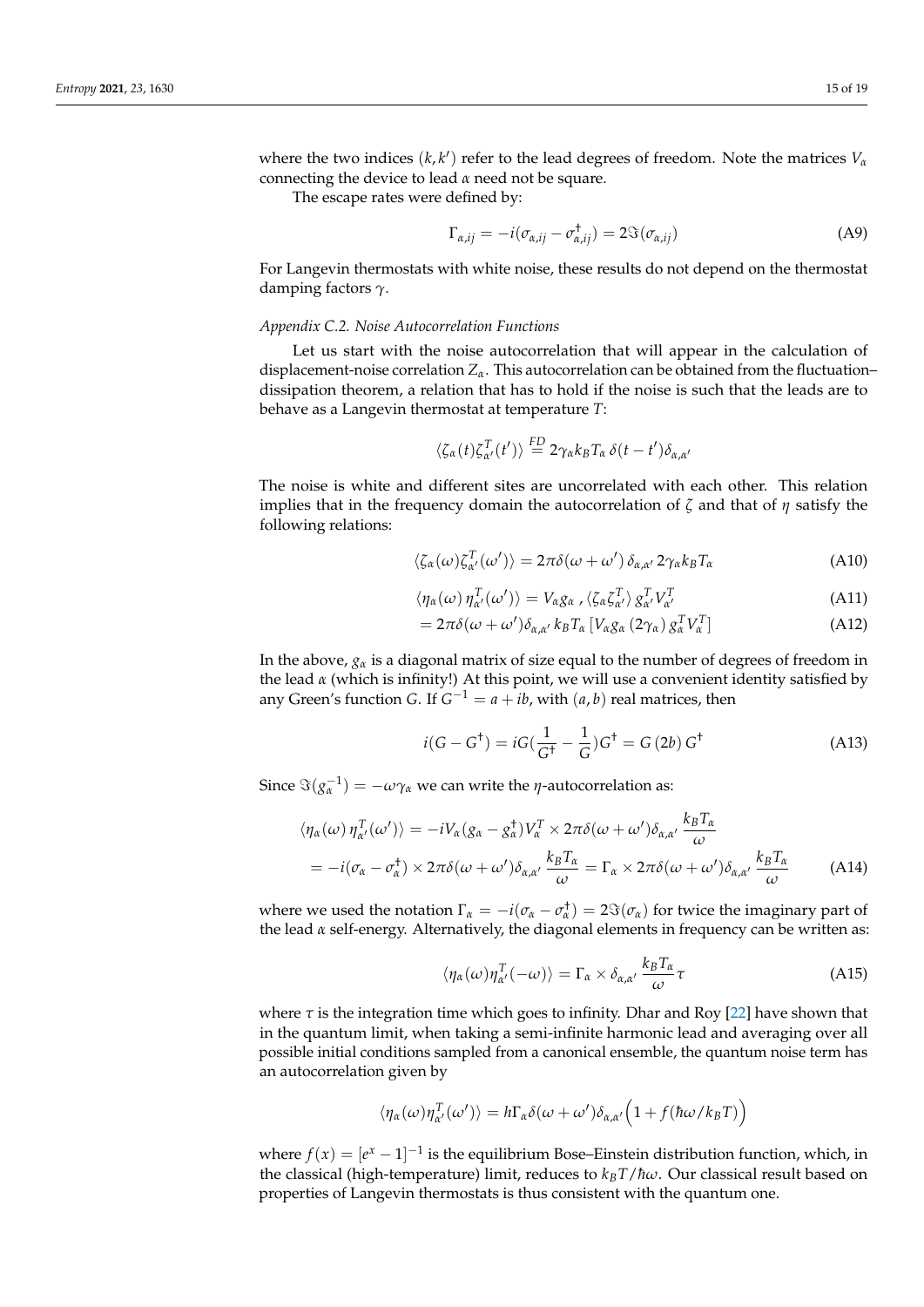We can note that the explicit dependence on the damping factor *γ<sup>α</sup>* has been replaced by twice the imaginary part of the lead self-energy Γ*α*, which one may interpret as 2*ω* times a "rate". For the adopted white noise, the dependence on its damping factor has gone away! Furthermore, in the calculation of  $Z_\alpha$ , the notation  $\langle \eta \eta^{\dagger} \rangle$  implies the diagonal terms  $\omega' = -\omega$  must be taken. Using the Novikov–Furutsu–Donsker (NFD) identity (see Appendix [D\)](#page-16-0) we can see that  $\langle A\eta^{\dagger} \rangle \propto \langle \eta \eta^{\dagger} \rangle$  and therefore only diagonal terms in frequency will appear in the frequency integral of the heat current, and assuming thermostat temperatures are steady, the heat current can only have a DC ( $\Omega = 0$ ) component. Note that this component is infinite the way we defined it:  $J_\alpha(\Omega = 0) = \int_{-\infty}^{\infty} \langle j_\alpha(t) \rangle dt$ . To find the average heat current, we have to divide this by the integration time *τ*, and then take the limit  $\tau \to \infty$ . This division cancels the  $\tau$  appearing in the numerator of noise autocorrelations. This issue is further discussed in the Appendix  $A$ , Equation ( $A2$ ). Final results do not depend on *τ*.

The factor  $2\pi\delta(\omega+\omega')/\tau$  can now be excluded from the current as it is essentially 1 for the diagonal terms, and zero otherwise.

<span id="page-15-1"></span>
$$
\langle \eta_{\alpha}(\omega)\eta_{\alpha}^{\dagger}(\omega)\rangle = \Gamma_{\alpha}(\omega)\frac{k_{B}T_{\alpha}}{\omega}\tau = 2\Im(\sigma_{\alpha}(\omega))\frac{k_{B}T_{\alpha}}{\omega}\tau
$$
 (A16)

<span id="page-15-0"></span>*Appendix C.3. Noise-Displacement Correlations Z<sup>α</sup>*

Using the equation of motion  $(18)$ , the expression defining this correlation function to second order in *∂*A/*∂Y* can be derived to satisfy Equation [\(25\)](#page-8-2). After substitution, the explicit relations become:

$$
Z_{\alpha,ij}(\omega) = Z_{\alpha,ij}^{NEMF}(\omega) + \mathbb{G}_{ik}(\omega) \left( \Sigma_{kk'}^{(3)} + \Sigma_{kk'}^{(4)} \right) Z_{\alpha,k'j}(\omega)
$$
  
\n
$$
Z_{\alpha,ij}^{NEMF}(\omega) = \mathbb{G}_{ik}(\omega) \Gamma_{\alpha,kj}(\omega) \frac{k_B T_{\alpha}}{\omega}
$$
  
\n
$$
\Sigma_{kk'}^{(3)}(\omega) = 2 \bar{\Psi}_{klm} \bar{\Psi}_{k'l'm'} \Big( \int_{1} \mathbb{G}_{ll'}(\omega - \omega_{1}) C_{mm'}(\omega_{1}) \Big)
$$
  
\n
$$
\Sigma_{kk'}^{(4)}(\omega) = \frac{3}{2} \bar{\chi}_{klmn} \bar{\chi}_{k'l'm'n'} \Big( \int_{1,2} \mathbb{G}_{ll'}(\omega - \omega_{1} - \omega_{2}) C_{mm'}(\omega_{1}) C_{nn'}(\omega_{2}) \Big)
$$
 (A17)

where, as usual, the summation over repeated indices is implied.

<span id="page-15-2"></span>

**Figure A1.** Feynman diagrams associated with *Z<sup>α</sup>* up to second order in anharmonic forces. Dashed lines represent the phonon Green's function G, the circle represents <sup>Γ</sup>*α*, the triangle represents the third-order vertex  $\Psi$  and the square the fourth-order vertex  $\chi$ . The thick line with opposite arrows represents the displacement autocorrelation  $C(\omega)$ . Frequency must be conserved at each vertex.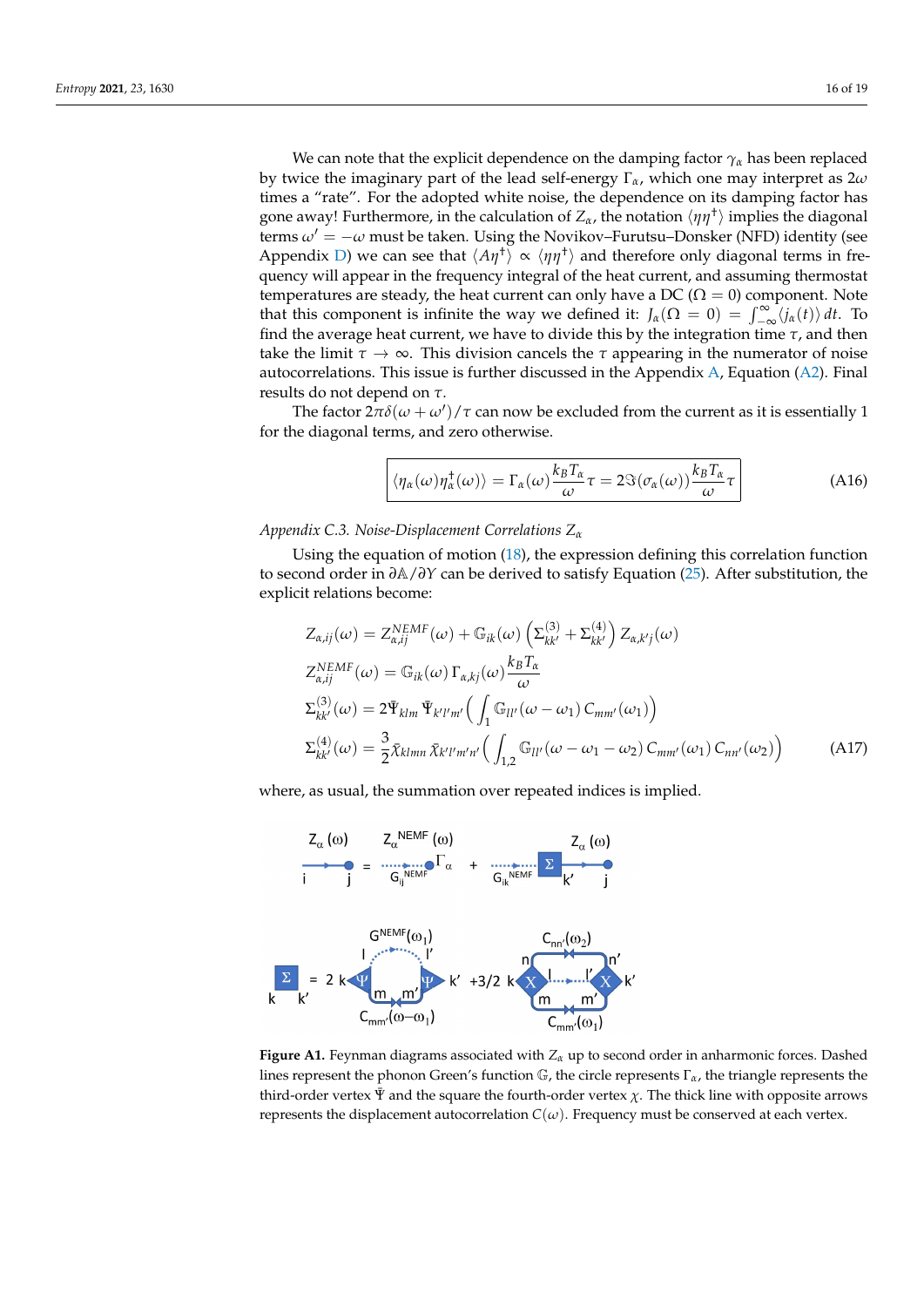## <span id="page-16-2"></span>*Appendix C.4. Displacement Autocorrelations C*(*ω*)

These functions, whose trace represents the number of excitations in the device, are defined via Equation [\(27\)](#page-8-1). The static distortion in  $\langle x \rangle \langle x \rangle$  does not contribute to the current and will thus be omitted. To the second order in A, the expression for *C* is given by:

<span id="page-16-3"></span>
$$
C_{ij}(\omega) = C_{ij}^{NEMF}(\omega) + \sum_{\alpha} (Z_{\alpha,ik} - Z_{\alpha,ik}^{NEMF}) \mathbb{G}_{kj}^{\dagger} + \mathbb{G}_{ik} (Z_{\alpha,kj} - Z_{\alpha,kj}^{NEMF})^{\dagger}
$$
  
+  $\mathbb{G}_{ik} \left( C_{kk'}^{(3)} + C_{kk'}^{(4)} \right) \mathbb{G}_{k'j}^{\dagger}$   

$$
C_{ij}^{NEMF}(\omega) = \sum_{\alpha} (\mathbb{G}_{ik} \Gamma_{\alpha,kk'} \mathbb{G}_{k'j}^{\dagger}) \frac{k_B T_{\alpha}}{\omega}
$$
  

$$
C_{kk'}^{(3)}(\omega) = \frac{1}{2} \bar{\Psi}_{klm} \bar{\Psi}_{k'l'm'} \Big( \int_{1} C_{ll'}(\omega - \omega_1) C_{mm'}(\omega_1) \Big)
$$
  

$$
C_{kk'}^{(4)}(\omega) = \frac{1}{6} \bar{\chi}_{klmn} \bar{\chi}_{k'l'm'n'} \Big( \int_{1,2} C_{ll'}(\omega - \omega_1 - \omega_2) C_{mm'}(\omega_1) C_{nn'}(\omega_2) \Big)
$$
 (A18)

<span id="page-16-1"></span>



**Figure A2.** Feynman diagrams associated with  $C(\omega)$  up to the second order in anharmonic forces. Conventions are the same as in Figure [A1.](#page-15-2)

## <span id="page-16-0"></span>**Appendix D. Statement and Proof of the Novikov–Furutsu–Donsker (NFD) Relation**

The Novikov–Furutsu–Donsker relation [\[19,](#page-18-18)[23](#page-18-22)[–25\]](#page-18-23) relates the correlation function of any functional  $A[\eta]$  of the noise  $\eta$  to the noise–noise correlation times the expectation value of the derivative of that functional:

$$
\langle A[\eta] \eta_{\alpha}^{\dagger}(t) \rangle = \sum_{\beta} \int dt' \langle \eta_{\beta}(t') \eta_{\alpha}^{\dagger}(t) \rangle \langle \frac{\delta A[\eta]}{\delta \eta_{\beta}(t')} \rangle \tag{A19}
$$

implying that in the frequency domain, we have

$$
\langle A_i[\eta] \eta_{j\alpha}^{\dagger}(\omega) \rangle = \sum_{l,\beta} \langle \frac{\delta A_i[\eta]}{\delta \eta_{l,\beta}}(\omega) \rangle \langle \eta_{l,\beta}(\omega) \eta_{j,\alpha}^{\dagger}(\omega) \rangle \tag{A20}
$$

**Proof of the NFD relation:** Let *η* be a random variable with Gaussian distribution of mean 0 and variance  $\sigma^2$ . Consider the average  $S = \langle A[\eta]\eta \rangle$  where *A* is a functional of *η*. By definition,  $S = \int_{-\infty}^{+\infty} d\eta \frac{e^{-\eta^2/2\sigma^2}}{\sqrt{2\pi\sigma^2}} \eta A(\eta)$ . After performing an integration by parts, we find:

$$
S = \int_{-\infty}^{+\infty} -\sigma^2 \frac{1}{\sqrt{2\pi\sigma^2}} d(e^{-\eta^2/2\sigma^2}) A(\eta) = \sigma^2 \int_{-\infty}^{+\infty} \frac{1}{\sqrt{2\pi\sigma^2}} e^{-\eta^2/2\sigma^2} \frac{dA(\eta)}{d\eta} d\eta
$$
  
=  $\sigma^2 \langle \frac{dA(\eta)}{d\eta} \rangle = \langle \eta \eta \rangle \langle \frac{dA(\eta)}{d\eta} \rangle$  (A21)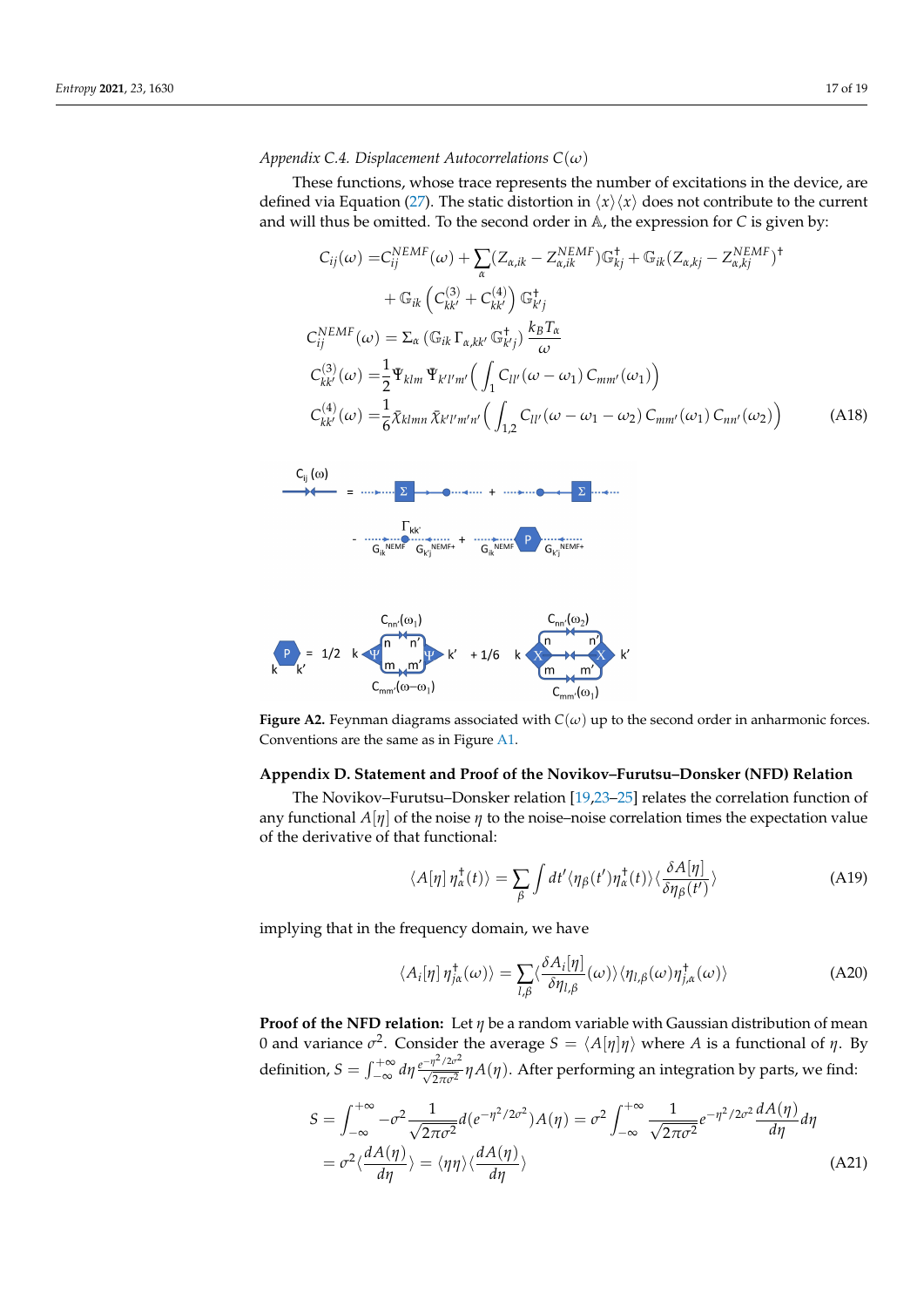This can easily be extended to higher dimensions where *η* is an array:

$$
\langle A[\eta]\eta_i\rangle = \sum_j \langle \frac{\partial A}{\partial \eta_j} \rangle \langle \eta_j \eta_i \rangle
$$

 $\Box$ 

# <span id="page-17-0"></span>**Appendix E. Heat Current within the Harmonic Approximation**

For a harmonic system  $(G = \mathcal{G} = \mathbb{G})$ , we have derived the following expressions:

$$
Z_{\alpha}^{H}(\omega) = \langle Y \eta_{\alpha}^{\dagger} \rangle = \mathcal{G} \Gamma_{\alpha} \frac{k_{B} T_{\alpha}}{\omega} \tau;
$$
 (A22)

$$
C^{H}(\omega) = \langle YY^{\dagger} \rangle = \Sigma_{\beta} (\mathcal{G}\Gamma_{\beta}\mathcal{G}^{\dagger}) \frac{k_{B}T_{\beta}}{\omega} \tau
$$
 (A23)

The frequency in the denominator will cancel the frequency in the current coming from the time derivative of positions, so that the harmonic current becomes:

$$
\langle j_{\alpha}^{H} \rangle = k_{B} \int \frac{d\omega}{2\pi} \operatorname{Tr} \left( \Im(\mathcal{G}) \, \Gamma_{\alpha} T_{\alpha} - \Sigma_{\beta} (\mathcal{G} \, \Gamma_{\beta} T_{\beta} \, \mathcal{G}^{\dagger}) \frac{\Gamma_{\alpha}}{2} \right)
$$

Below we will show that this current satisfies both detailed balance and current conservation.

Detailed balance: If all leads are at the same temperature, using Equation [\(A13\)](#page-14-1), we have

$$
\operatorname{Tr}\Gamma_{\alpha}\Im(\mathcal{G})=\frac{1}{2}\operatorname{Tr}\Gamma_{\alpha}\Sigma_{\beta}(\mathcal{G}\Gamma_{\beta}\mathcal{G}^{\dagger})
$$
\n(A24)

Making this substitution for  $\Im(\mathcal{G})$  in the heat current formula, we end up with:

$$
\langle j_{\alpha}^{H} \rangle = \frac{k_{B}}{2} \int \frac{d\omega}{2\pi} \operatorname{Tr} \Gamma_{\alpha} \mathcal{G} \left( \Sigma_{\beta} \Gamma_{\beta} (T_{\alpha} - T_{\beta}) \right) \mathcal{G}^{\dagger}
$$
 (A25)

This is equation manifestly shows detailed balance as it is linear in temperature differences. It is also easy to see that this harmonic part of the heat current satisfies current conservation, due to the antisymmetric (under exchange of *α* and *β*) form of the following sum:

$$
\Sigma_{\alpha} \langle j_{\alpha}^{H} \rangle = \frac{k_{B}}{2} \int \frac{d\omega}{2\pi} \Sigma_{\alpha\beta} \left( T_{\alpha} - T_{\beta} \right) \text{Tr} \left[ \Gamma_{\alpha} \mathcal{G} \Gamma_{\beta} \mathcal{G}^{\dagger} \right] = 0 \tag{A26}
$$

In a two-terminal device geometry ( $\beta = R$ ;  $\alpha = L$ ), the expression for the current reduces to the well-known formula:

$$
\langle j_L^H \rangle = \frac{k_B}{2} (T_L - T_R) \int \frac{d\omega}{2\pi} \text{Tr} \left[ \Gamma_L \mathcal{G} \Gamma_R \mathcal{G}^\dagger \right] = -\langle j_R^H \rangle \tag{A27}
$$

In general, Tr[Γ*<sup>α</sup>* G Γ*<sup>β</sup>* G † ] maybe interpreted as the harmonic transmission from lead *α* to lead *β*. We see that even in the non-equilibrium regime (large ∆*T*), the harmonic approximation leads to the same transmission function regardless of how large the temperature difference is.

A simple extension to quantum case: Given the correspondence between the quantum and classical versions of noise autocorrelation, to recover the quantum limit, one may replace  $f = k_B T / \omega$  by  $\hbar (1 + f_{BE}(\hbar \omega / k_B T))$ . The constant term 1 is irrelevant and disappears due to the principle of detailed balance, and the temperature difference is replaced by the difference in the distribution functions times the phonon energy:  $k_B(T_\alpha - T_\beta) \leq$  $\hbar \omega (f_{\alpha} - f_{\beta}).$